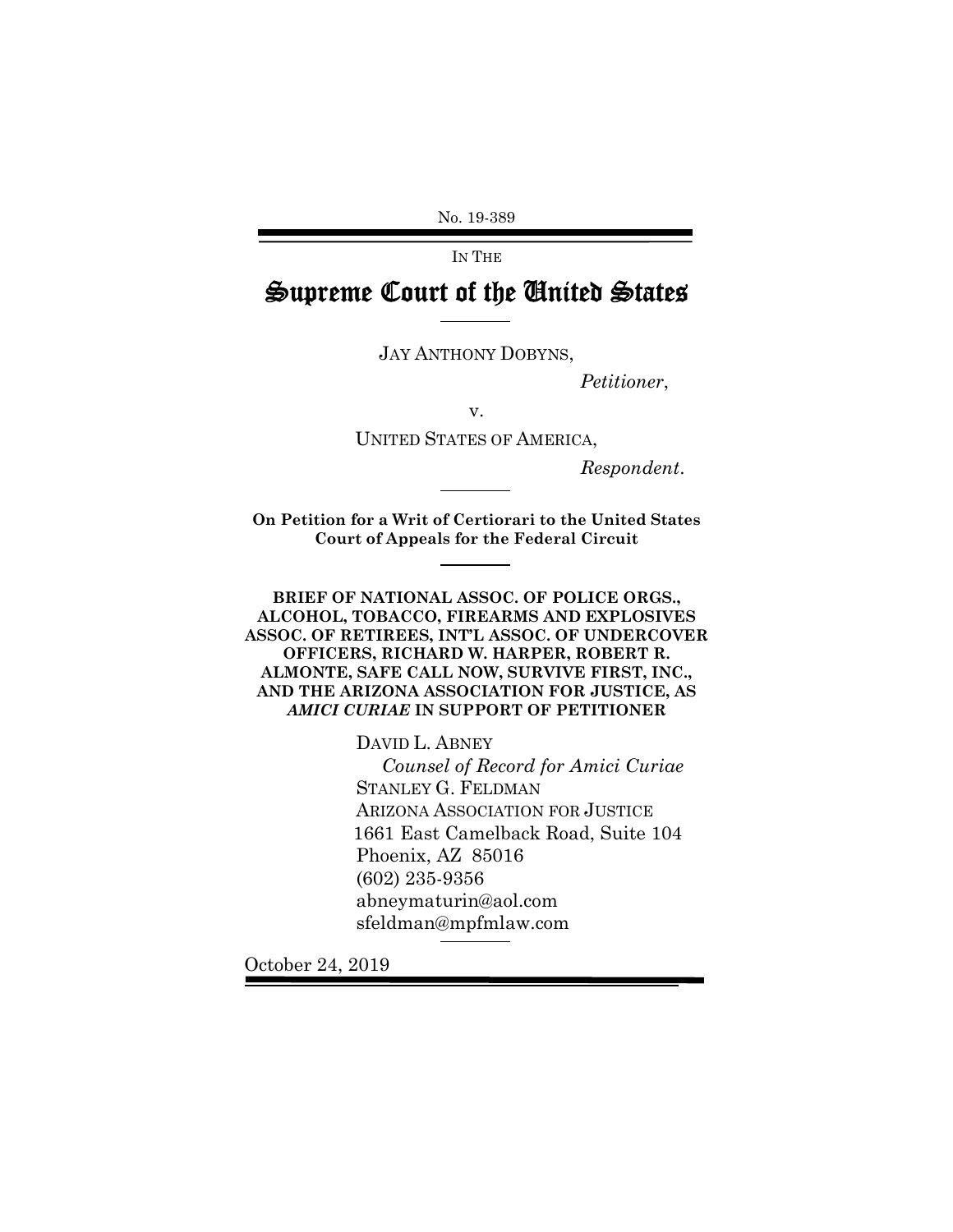## TABLE OF CONTENTS

| Page                                                                                                                                                                                                     |
|----------------------------------------------------------------------------------------------------------------------------------------------------------------------------------------------------------|
|                                                                                                                                                                                                          |
|                                                                                                                                                                                                          |
| INTERESTS OF THE AMICI CURIAE 2                                                                                                                                                                          |
|                                                                                                                                                                                                          |
|                                                                                                                                                                                                          |
| The Minimal Standards of Good Faith<br>Ι.<br>Required of Law-Enforcement Employers<br>in the <i>Dobyns</i> Federal Circuit Opinion<br>Endanger Law-Enforcement Officers and                              |
| A. The Risks Posed to Petitioner Dobyns<br>from ATF's Conduct Constitute<br>Unacceptable Bad Faith by the United                                                                                         |
| B. A Definition of the Covenant of Good<br>Faith and Fair Dealing Based on a<br>Contract's Spirit is Critical to Agree-<br>ments Addressing Dangers to Partici-<br>pants in Law-Enforcement Operations11 |
| Law Enforcement Carries Inherent<br>1.<br>Dangers Requiring That Govern-<br>ment Employers Act with Good<br>Faith as Determined by the Unique<br>Circumstances of an Officer's                           |

Assignment .............................................11

i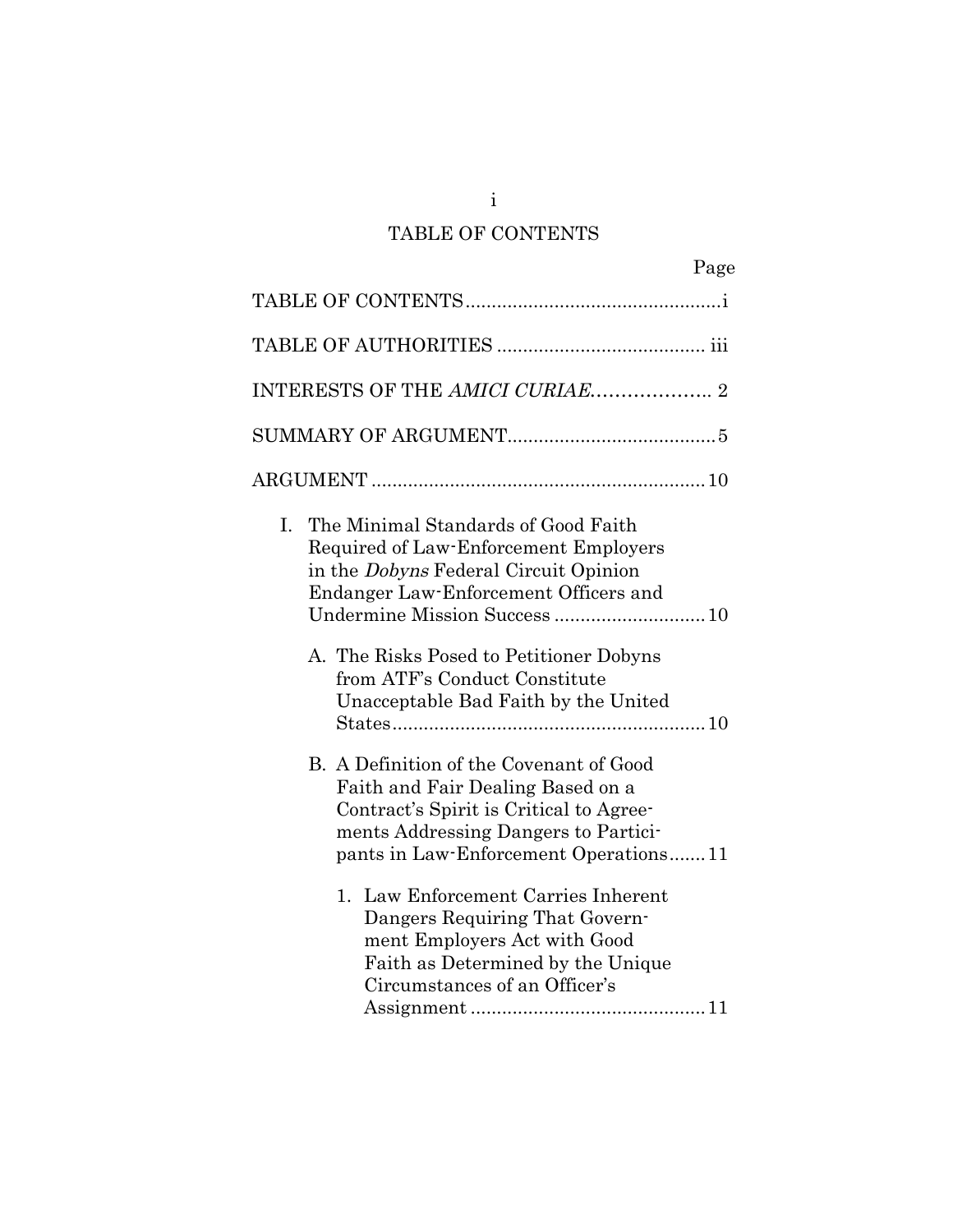# TABLE OF CONTENTS—Continued

# Page(s)

| 2. The Federal Circuit's Opinion<br>Ignores Those Inherent Risks and<br>Disregards the Need for a<br>Covenant of Good Faith and Fair<br>Dealing Reflecting the Realities of<br>Law-Enforcement Employment                                                     |  |
|---------------------------------------------------------------------------------------------------------------------------------------------------------------------------------------------------------------------------------------------------------------|--|
| Harmonizing the Unique Risks of<br>3.<br>Law Enforcement with a Covenant<br>of Good Faith Rooted in the Spirit,<br>and not the Express Terms of the<br>Contract, is Entirely Consistent<br>with Dominant Statements of the<br>Covenant Within and Outside the |  |
| C. The Claims Court Described ATF's<br>Disregard of Agent Safety That is                                                                                                                                                                                      |  |
| D. Left Undisturbed, the Federal<br>Circuit's Opinion Undermines the<br><b>Interests of Law Enforcement</b>                                                                                                                                                   |  |
|                                                                                                                                                                                                                                                               |  |

ii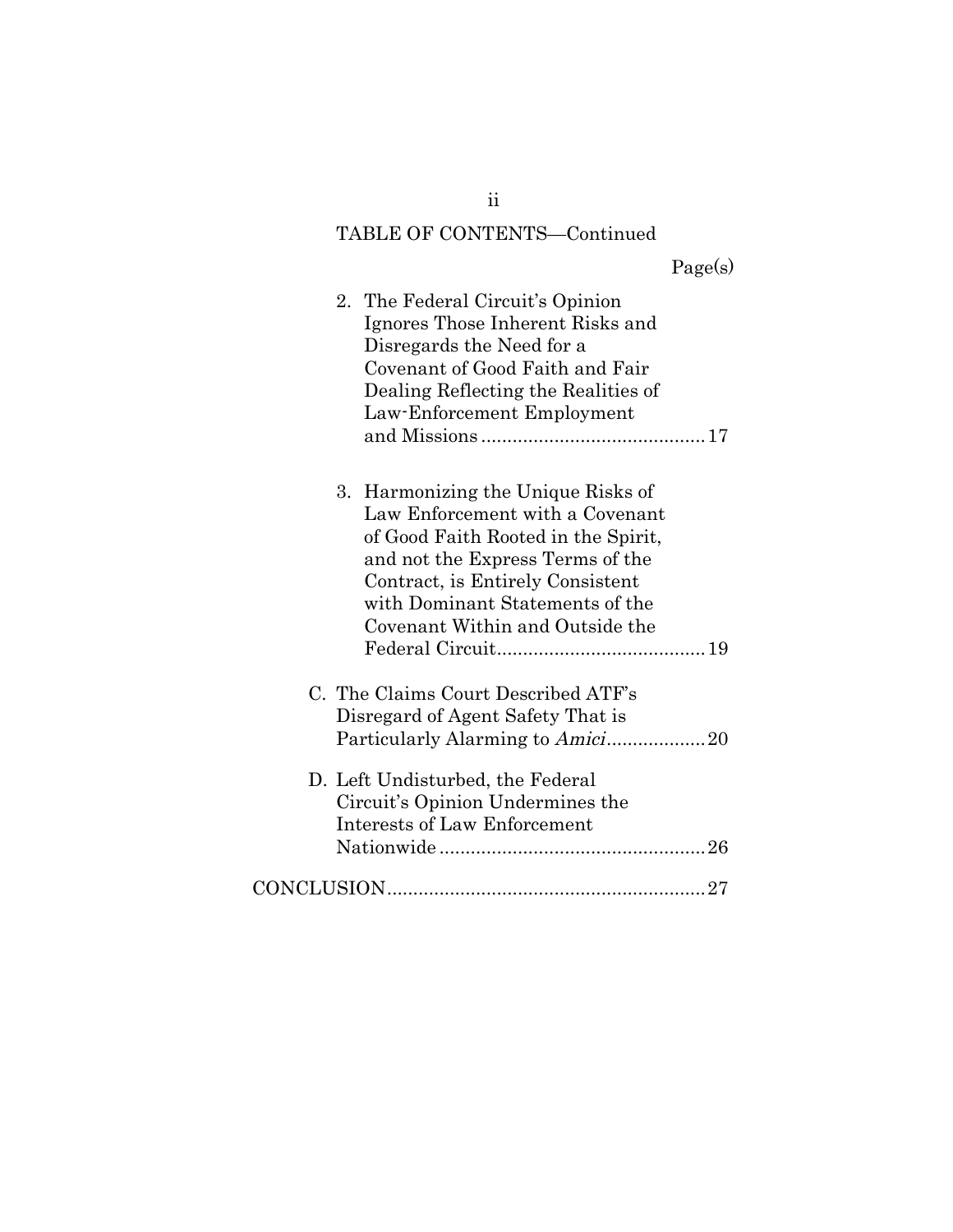### TABLE OF AUTHORITIES

| <b>CASES</b><br>Page(s)                                             |  |
|---------------------------------------------------------------------|--|
| Alabama v. North Carolina,                                          |  |
| Black Horse Lane Assoc., L.P., v.<br>Dow Chem. Corp.,               |  |
| Bluebonnet Sav. Bank, F.S.B. v.<br><b>United States,</b>            |  |
| CanPro Invs. Ltd. v. United States,                                 |  |
| Centex Corp. v. United States,<br>395 F.3d 1283 (Fed. Cir. 2005) 19 |  |
| Chevron v. United States,                                           |  |
| Chicago Rock Island & Pacific R.R. Co. v.<br>Howard,                |  |
| Cox v. Mortgage Electric Regist. Syst. Inc.,                        |  |
| Craig-Buff, Ltd., P'ship v. United States,                          |  |
| Cuyahoga Metro. Hous. Auth. v.<br>United States,                    |  |

iii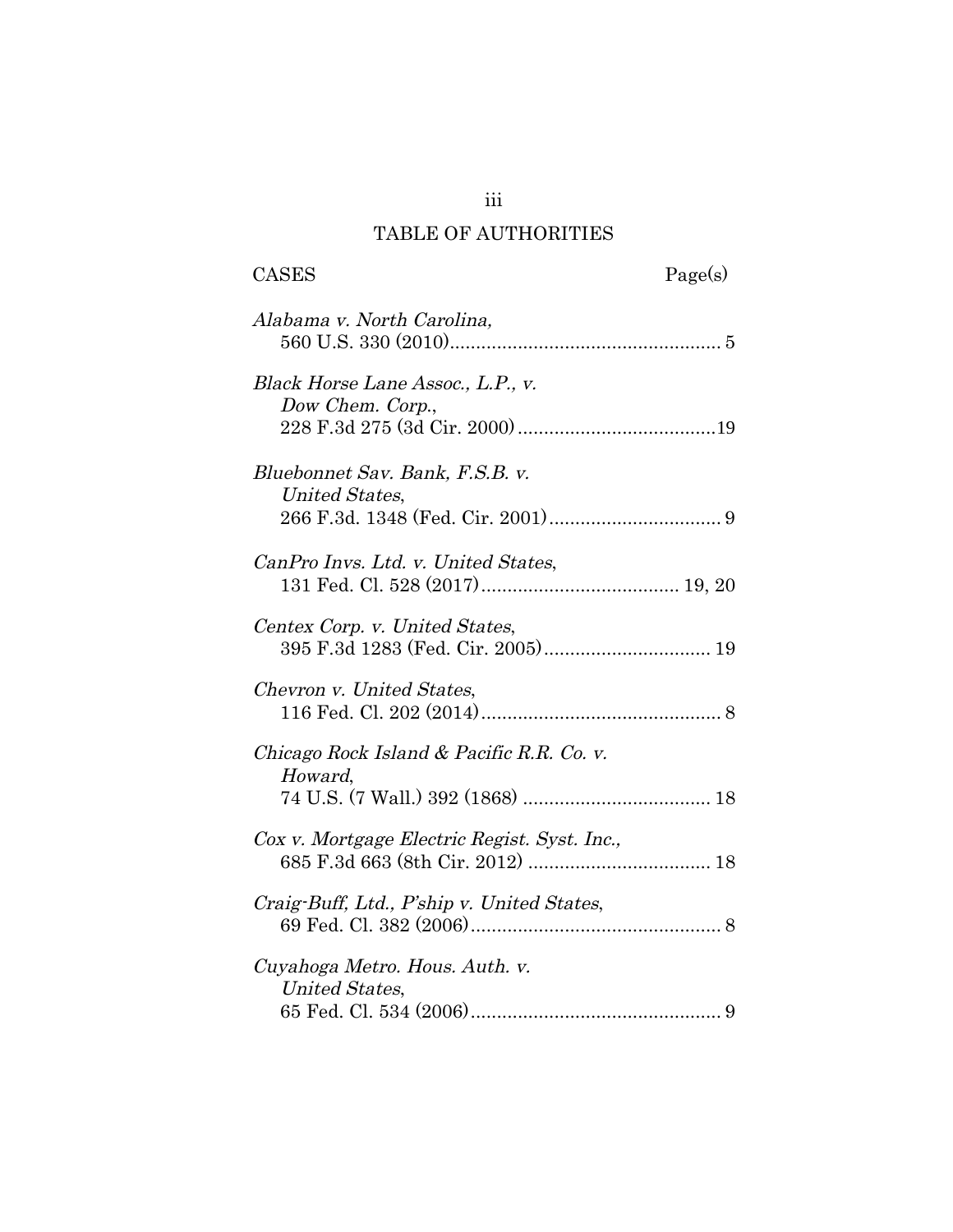# TABLE OF AUTHORITIES—Continued

| Dobyns v. United States,                                                                                              |
|-----------------------------------------------------------------------------------------------------------------------|
| Dobyns v. United States,                                                                                              |
| Kirke La Shelle v. Paul Armstrong Co.,                                                                                |
| Lowell v. Twin Disc., Inc.                                                                                            |
| Metcalf Constr. Co., Inc. v. United States,<br>742 F.3d 984 (Fed. Cir. 2014) 19, 20                                   |
| National Australia Bank v. United States,<br>63 Fed. Cl. 352 (2004), aff'd in part,<br>rev'd in part on othe grounds, |
| N. Star Alaska Hous. Corp. v.<br>United States,                                                                       |
| Opthalmic Surgeons, Ltd. v.<br>Paychex, Inc.,                                                                         |
| O'Tool v. Genmar Holdings, Inc.,                                                                                      |
| SGS-92-X003 v. United States,                                                                                         |

iv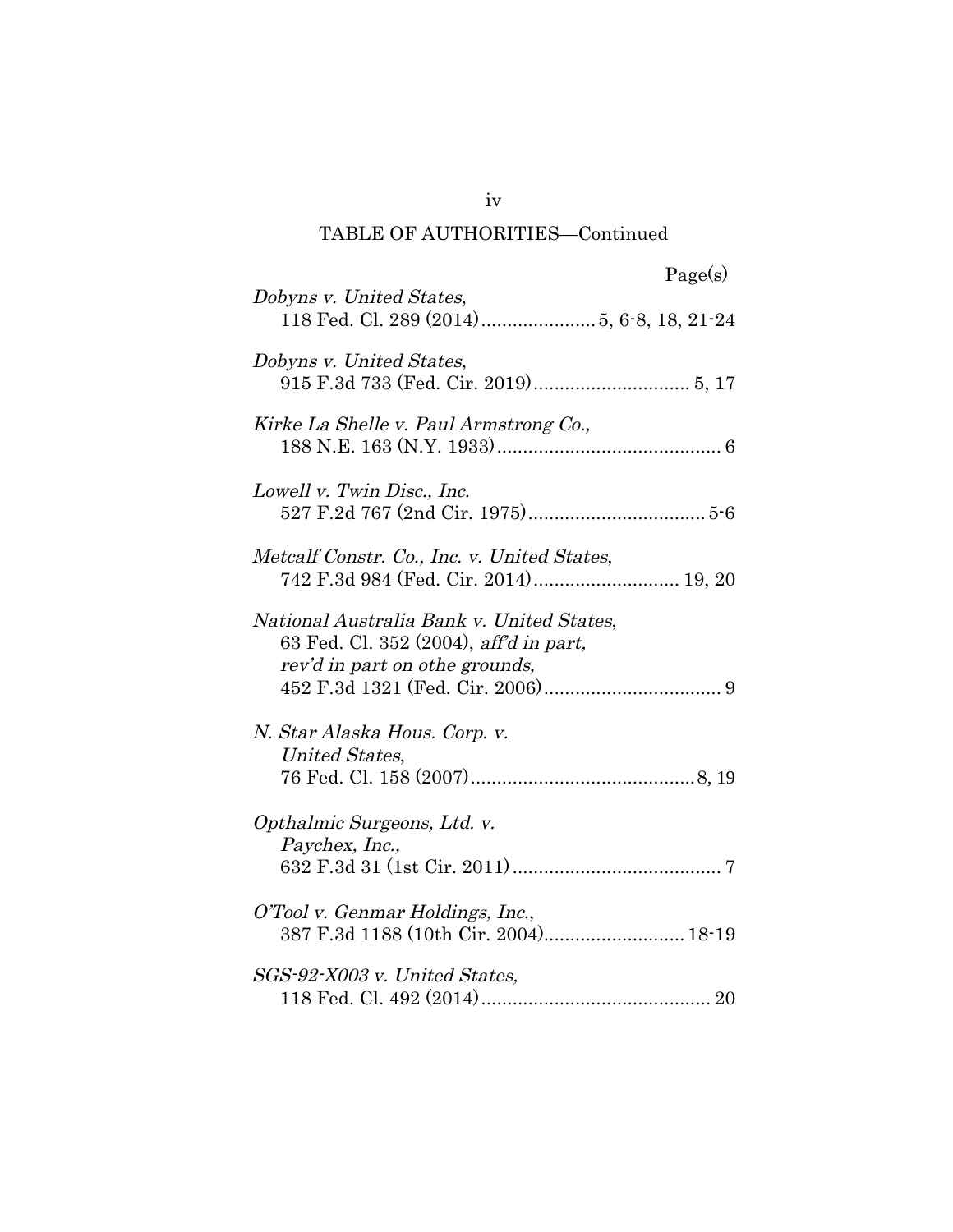# TABLE OF AUTHORITIES—Continued

| S. Wine and Spirits of Nev. v.<br>Mountain Valley Spring Co., LLC,            |
|-------------------------------------------------------------------------------|
| Swanner v. United States,                                                     |
| United States v. Basin Elec.<br>Power Coop.,<br>248 F.3d 781 (8th Cir. 2001), |
| <b>STATUTES AND CODES</b>                                                     |
|                                                                               |
| TREATISES                                                                     |
| E. Alan Farnsworth, Farnsworth on                                             |
| Restatement (Second) of Contracts,                                            |
| Restatement (Second) of Contracts,                                            |
| <b>OTHER AUTHORITIES</b>                                                      |

| Edwin Meese III and John Malcolm,              |  |
|------------------------------------------------|--|
| Policing in America: Lessons from the          |  |
| <i>Past, Opportunities for the Future, The</i> |  |
| Heritage Foundation, September 18,             |  |
|                                                |  |

v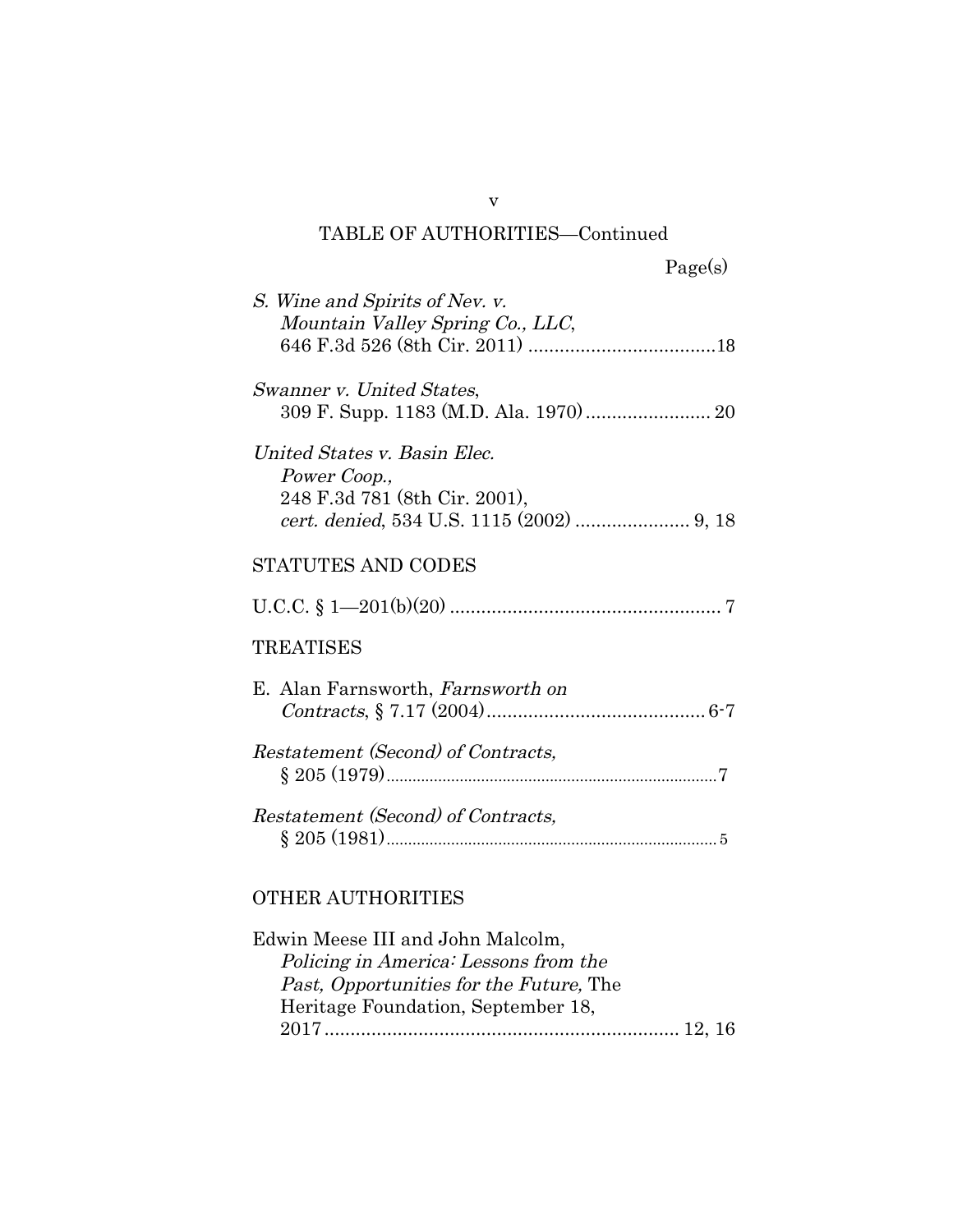# TABLE OF AUTHORITIES—Continued

Page(s)

| FBI Releases 2018 Statistics on Law<br>Enforcement Officers Killed in the Line    |
|-----------------------------------------------------------------------------------|
| of Duty, FBI National Press Office,                                               |
|                                                                                   |
| <i>Fact Sheet – Special Agents,</i> " Bureau of<br>Alcohol, Tobacco, Firearms and |
|                                                                                   |
| Robert L. Summers, The General Duty of                                            |
| Good Faith—Its Recognition and                                                    |
| Conceptualization, 67 Cornell L. Rev.                                             |
|                                                                                   |

vi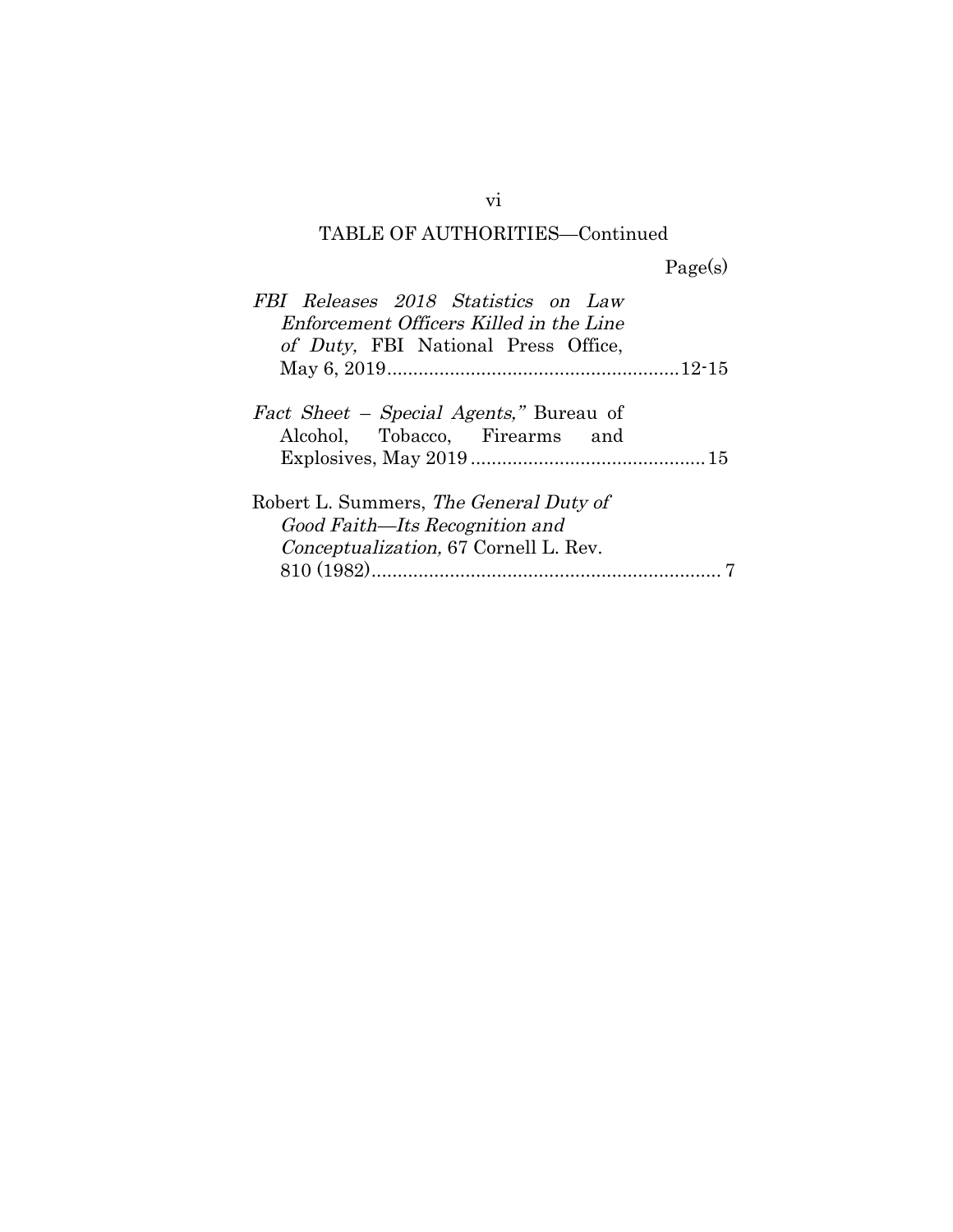#### STATEMENT OF THE AMICI CURIAE

The National Association of Police Organizations, The Alcohol, Tobacco, Firearms and Explosives Association of Retirees, The International Association of Undercover Officers, Richard W. Harper, Robert R. Almonte, Safe Call Now, Survive First, Inc., and The Arizona Association for Justice, submit this brief as *amici curiae* in support of petitioner Jay Anthony Dobyns.<sup>1</sup> Amici urge the Court to grant the petition to reverse the Federal Circuit's opinion reversing and vacating the U.S. Court of Federal Claims' opinion and judgment finding that the Federal Bureau of Alcohol, Tobacco, Firearms and Explosives ("ATF") violated the covenant of good faith and fair dealing in an agreement between it and Dobyns. The agreement's intent was to provide for his safety and protection from threats of death and violence resulting from his employment duties as a federal undercover agent.

<sup>1</sup> Written consents from both parties to the filing of *amicus curiae* brief in support of either party were timely requested and were received. In accordance with Supreme Court Rule 37.6, the *amici curiae* avow that no counsel for either party has authored this brief either in whole or in part. Additionally, no party or its counsel has made a monetary contribution intended to fund the preparation or submission of this brief, which was entirely funded by the Law Enforcement Legal Defense Fund, 2560 Huntington Avenue, Alexandria, Virginia, 22303, an IRC § 501(c)(3) charitable organization.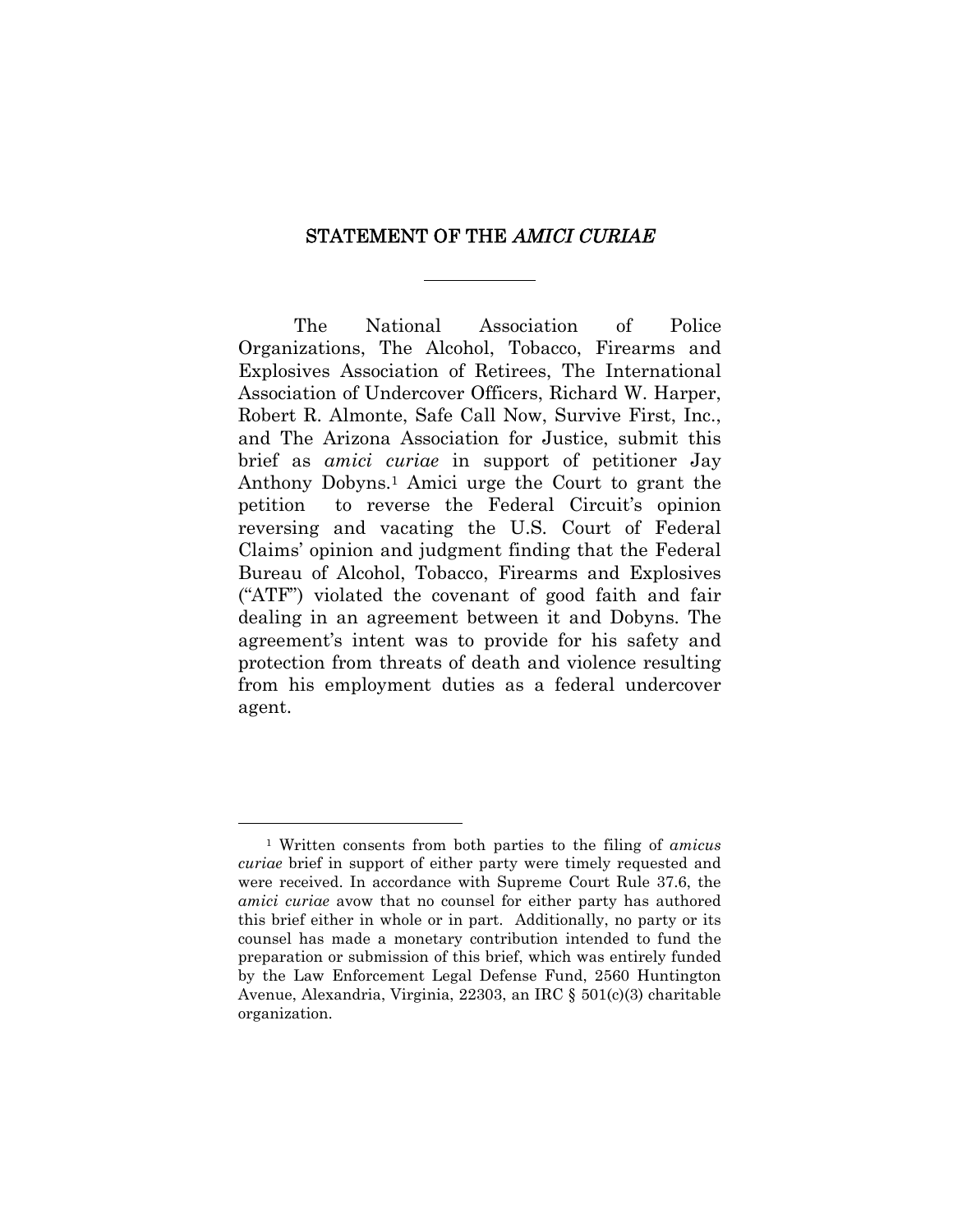#### Interest of Amici Curiae

Amici are organizations and individuals possessing a strong interest and professional background in administering and interpreting agreements regarding federal employees in general, and in particular, lawenforcement agents and officers.

Amici represent members who have confronted dangers related to their law-enforcement missions, both during and after the missions. Amici and their lawenforcement members have encountered various forms of agreements between the United States and lawenforcement personnel where assumptions of good-faith performance by the federal government form a key ingredient to an agreement's success or failure.

As the amici members have found first-hand, the agent and the government employer commonly view law-enforcement agreements regarding employment or mission safety as secondary to successfully executing their law-enforcement objectives. Thus, amici often encounter agreements in the law-enforcement industry substantially different from the "norm" of employment or commercial contracts. For law-enforcement officers represented by the amici, pursuing public safety by preventing and timely responding to crimes is the main consideration. And so, safety and protection of individual law-enforcement officers often depend on the government's good-faith protection of those who keep our nation safe.

All amici have a strong interest in ensuring that the covenant of good faith and fair dealing implied in all contracts, including contracts between private parties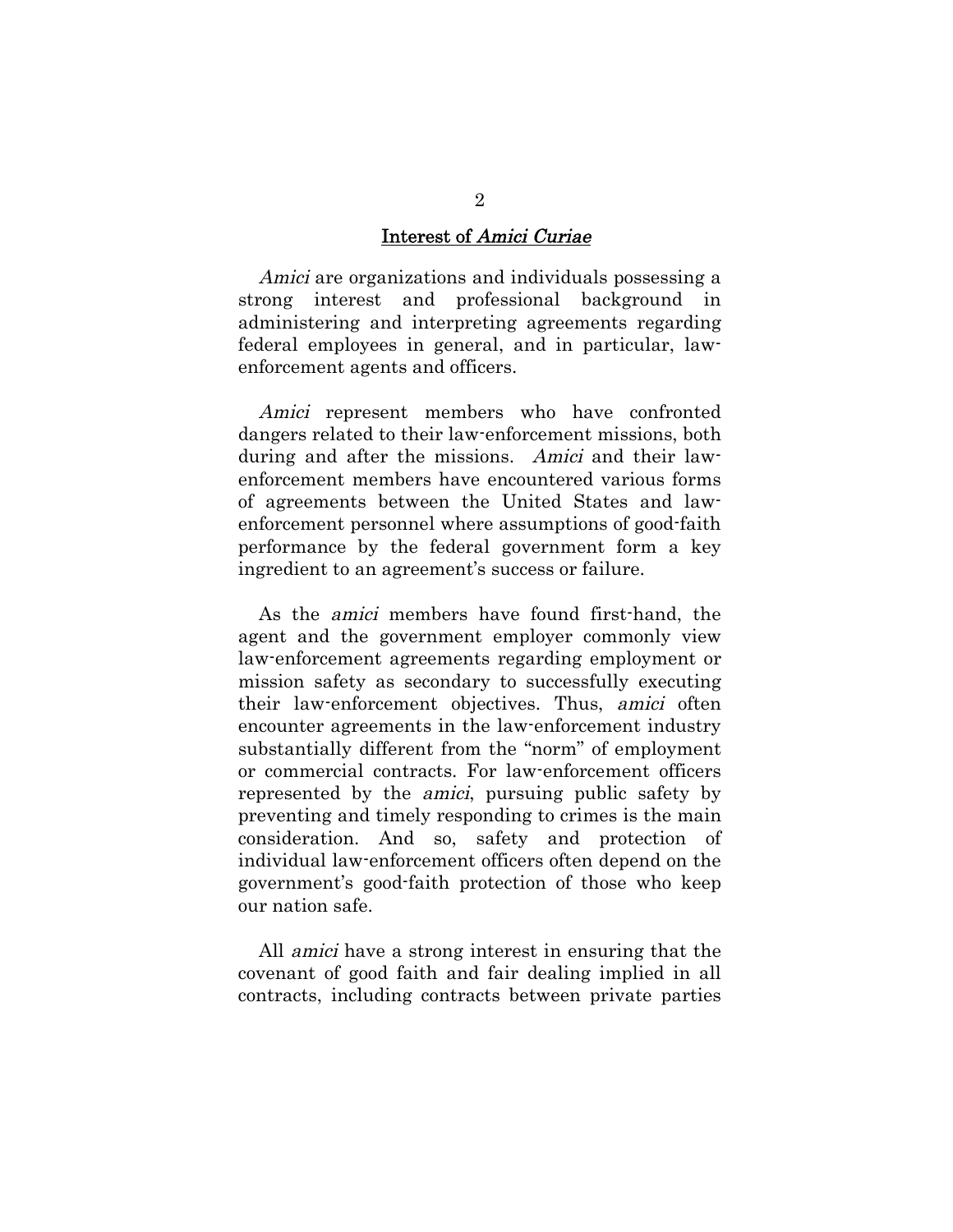(such as law-enforcement officers and the United States, rests on the expectations of the parties and the circumstances and context of the agreements. Similarly, amici have a strong interest in opposing legal precedents such as the Dobyns Federal Circuit opinion, limiting the covenant of good faith to an interpretation of the express terms of agreements that often little resemble standard commercial or employment agreements.

#### Amici filing this brief are:

 The National Association of Police Organizations (NAPO), a coalition of American police unions and associations, was organized to advance the interests of law-enforcement officers through legislative advocacy, political action, and education. Founded in 1978, NAPO is the strongest unified voice supporting American law-enforcement officers. NAPO represents over 1,000 police units and associations, and over 241,000 sworn law-enforcement officers dedicated to vigorous and effective representation on behalf of American law-enforcement officers.

• The Alcohol, Tobacco, Firearms and Explosives Association of Retirees ("AFTAR"), established in 2001, provides association and peer support for agents and other employees with current or anticipated earned retirement from ATF.

 The International Association of Undercover Officers ("IAUO") promotes the safety, professionalism and training of undercover law-enforcement personnel. The non-profit association has 3,960 members and facilitates networking and sharing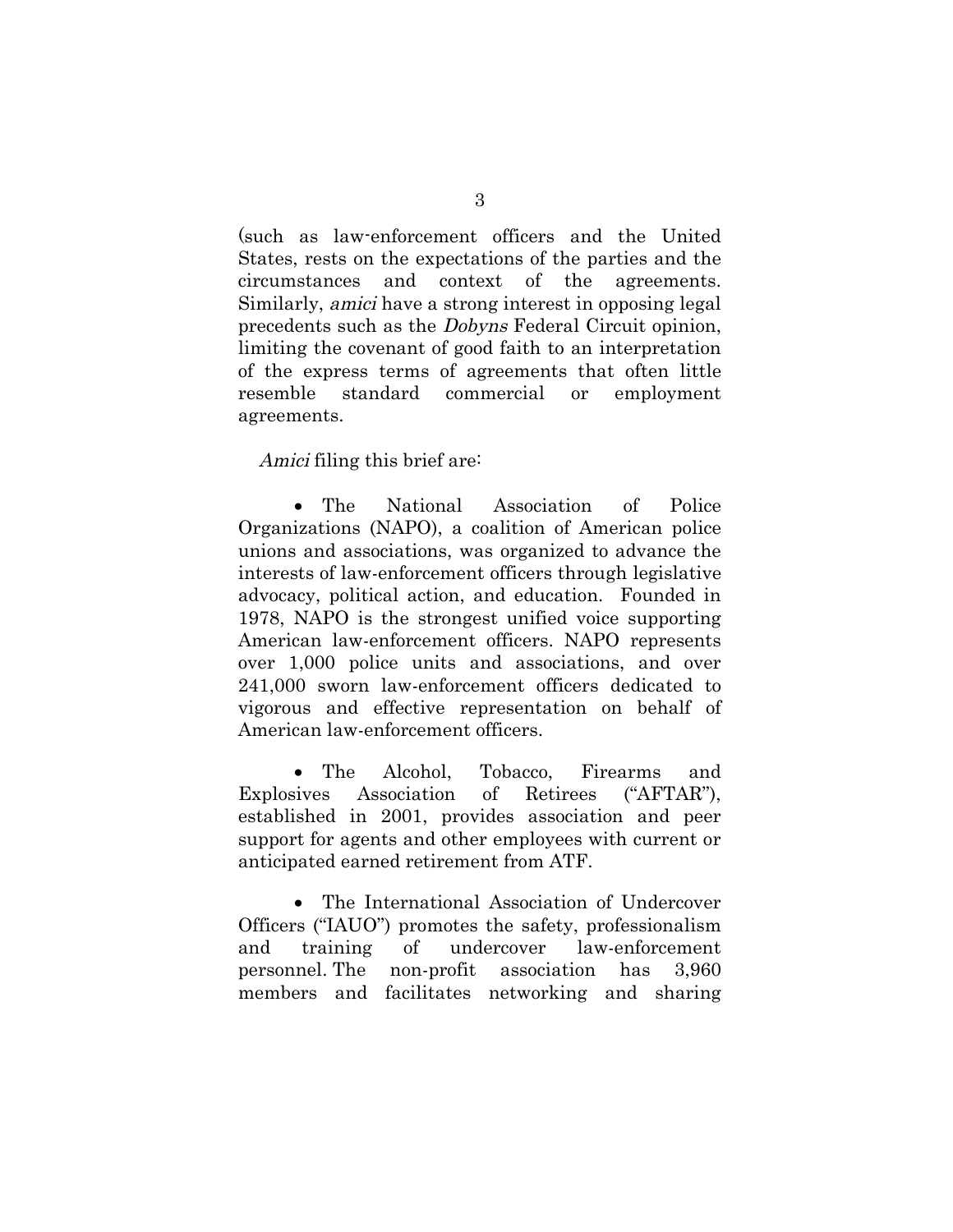investigative techniques among law-enforcement organizations and personnel. IAUO facilitates sharing up-to-date information about criminal organizations, new law-enforcement equipment and techniques. IAUO also sponsors state-of-the-art training programs for undercover agents.

• Richard W. Harper is a retired 34-year veteran and former Captain of the Tucson Police Department ("TPD"). He was the Training Division Commander at TPD for 1,200 law-enforcement employees. His TPD background includes the Violent Crimes Unit and hostage-negotiations team and directing "protective" activities for officers targeted by threats. He lectures on criminal justice at the University of Arizona, Arizona State University, and Northern Arizona University.

• Robert R. Almonte worked 25 years with the El Paso Texas Police Department and retired as a Deputy Chief overseeing the Major Crimes Bureau. He served as the United States Marshal for the Western District of Texas and as executive director and president of the Texas Narcotic Officers Association. He currently operates a law enforcement consulting company (Robert Almonte, LLC).

 Safe Call Now is a non-profit corporation established in 2009 in Washington State to provide mental-health crisis services to law-enforcement officers, first responders, and other public-safety employees. It was spearheaded by Washington State Lt. Governor Bradley Owen, U.S. Representative Dave Reichert, and Obama Administration Drug Czar Gil Kerlikowski.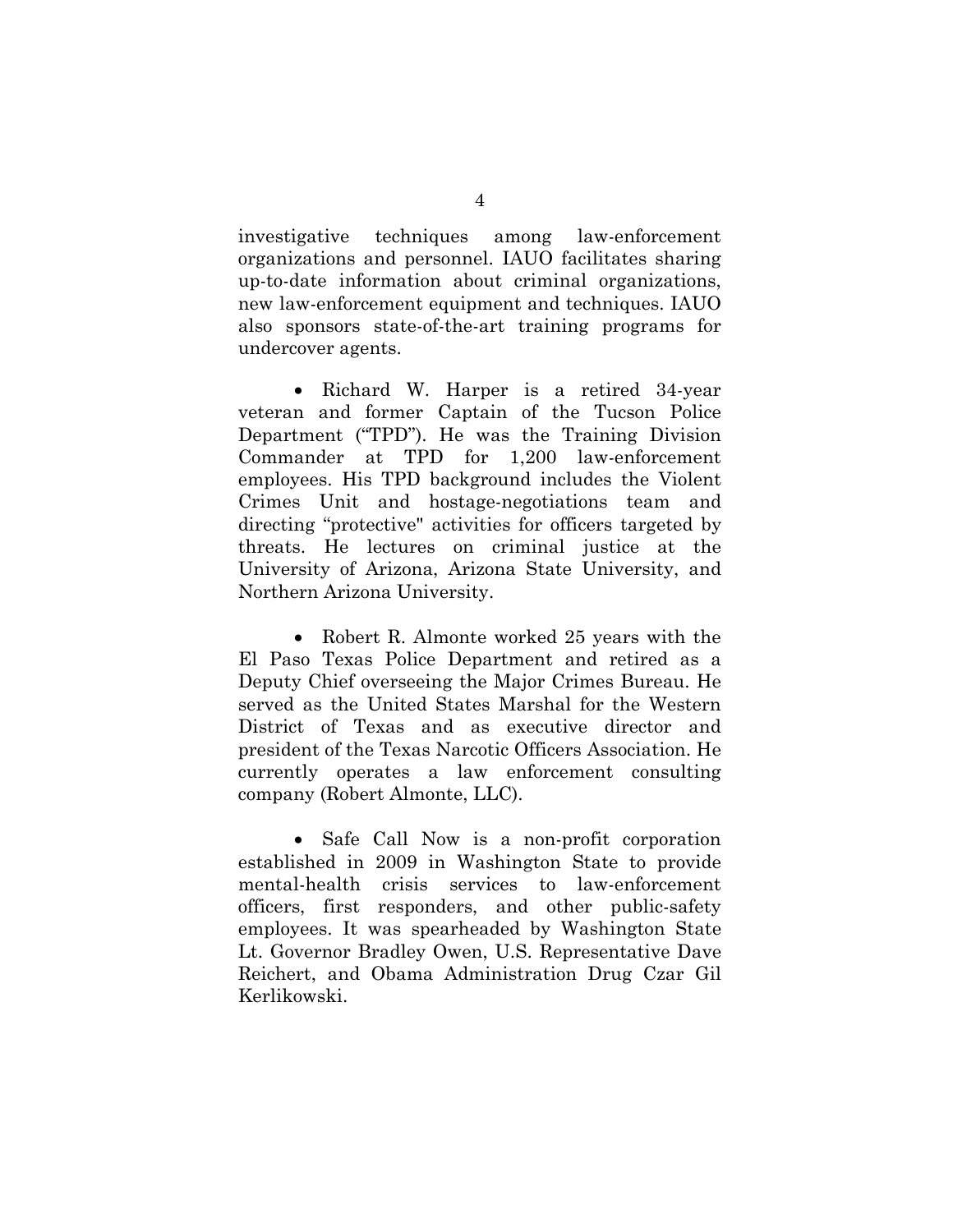Survive First, Inc., is a resource for first responders and their families to speak confidentially with former law-enforcement officers, fire fighters, first-responder professionals, and/or mental-health care providers experienced in law-enforcement mentalhealth challenges.

 The Arizona Association for Justice is an Arizona trial lawyers association founded in 1964, with a core mission to promote an Arizona civil-justice system accessible to everyone. It provides attorneys with resources, information, professional support, and networking to maximize their effectiveness.

#### SUMMARY OF ARGUMENT

Amici support Dobyns' Petition for a writ of certiorari to the United States Court of Appeals for the Federal Circuit in Dobyns v. United States, 915 F.3d 733 (Fed. Cir. 2019), reversing the United States Court of Federal Claims in Dobyns v. United States, 118 Fed. Cl. 289 (2014). Amici urge this Court to hold that the implied covenant of good faith and fair dealing arises from the spirit of contractual agreements, and not merely from expressly-stated contract terms.

This Court has described the ubiquity of the principle that every contract has an implied covenant of good faith and fair dealing: "Of course, '[e]very contract imposes upon each party a duty of good faith and fair dealing in its performance and enforcement.'" *Alabama v. North Carolina*, 560 U.S. 330, 351 (2010) (quoting *Restatement (Second) of Contracts* § 205 (1981)). Indeed, all American jurisdictions universally recognize that the covenant of good faith and fair dealing is implied in every contract: "It is a fundamental principle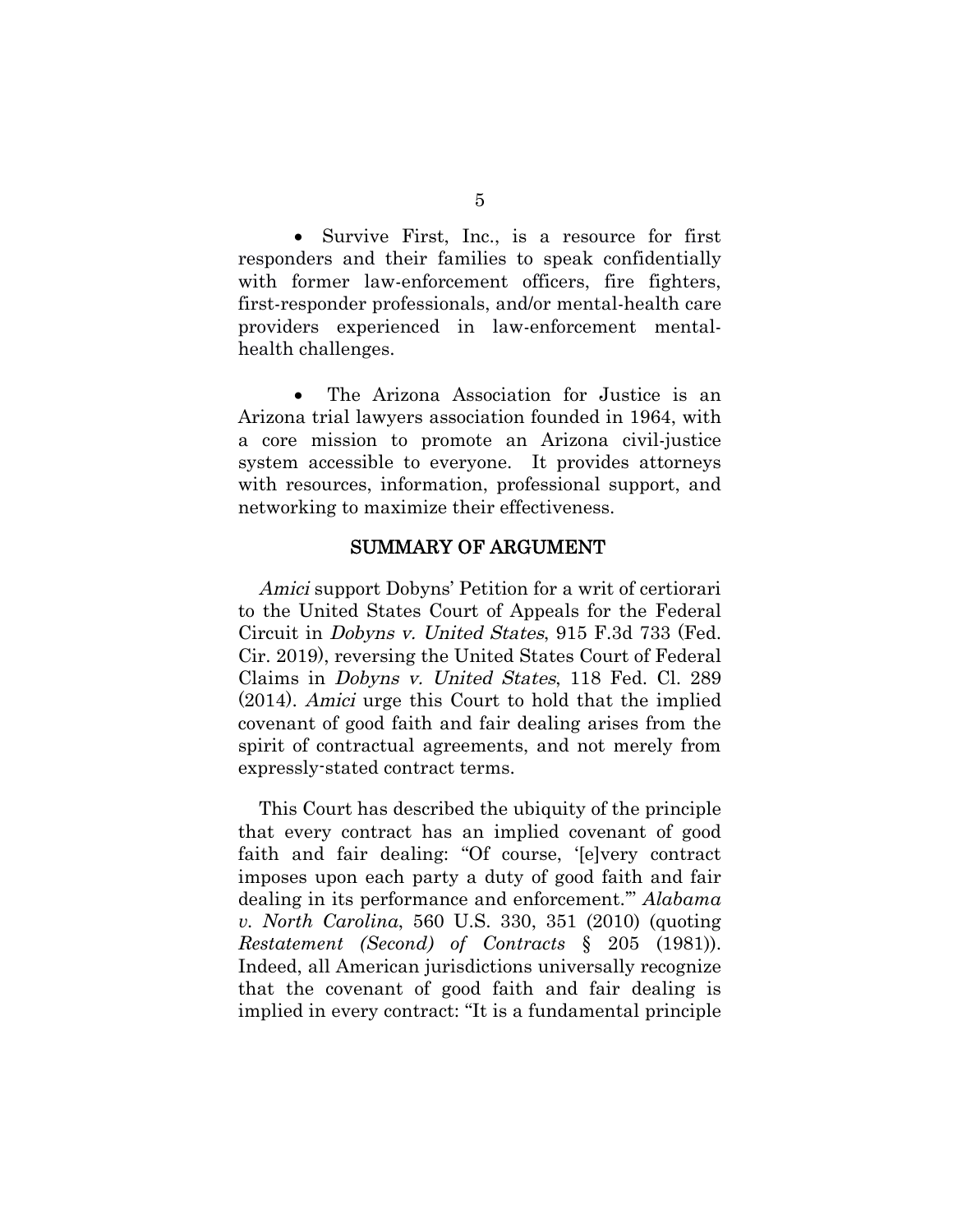of law that in every contract there exists an implied covenant of good faith and fair dealing." *Lowell v. Twin Disc., Inc.*, 527 F.2d 767, 770 (2nd Cir. 1975).

While courts have applied good-faith-and-fair-dealing concepts for centuries, the usual formulation of an implied covenant of good faith and fair dealing in every contract crystallized in the 1930s, with the New York State Court of Appeals leading the way:

> In the last analysis those cases only apply the principle that in every contract there is an implied covenant that neither party shall do anything which will have the effect of destroying or injuring the right of the other party to receive the fruits of the contract, which means that in every contract there exists an implied covenant of good faith and fair dealing.

### *Kirke La Shelle Co. v. Paul Armstrong Co.*, 188 N.E. 163, 167 (N.Y. 1933).<sup>2</sup>

Recognition of the covenant of good faith and fair dealing evolved as separate and apart from the express terms of the contract.<sup>3</sup> Violation of the express

<sup>2</sup> According to Westlaw, this relevant part of *Kirke* has been cited in two hundred and forty-two separate state and federal decisions, with the latest citations in 2019.

<sup>3</sup> The Court of Claims explained the traditional expression of the common-law implied covenant of good faith and fair dealing:

Originally applied in late Nineteenth Century common law contract cases, *see, e.g.,* E. Allan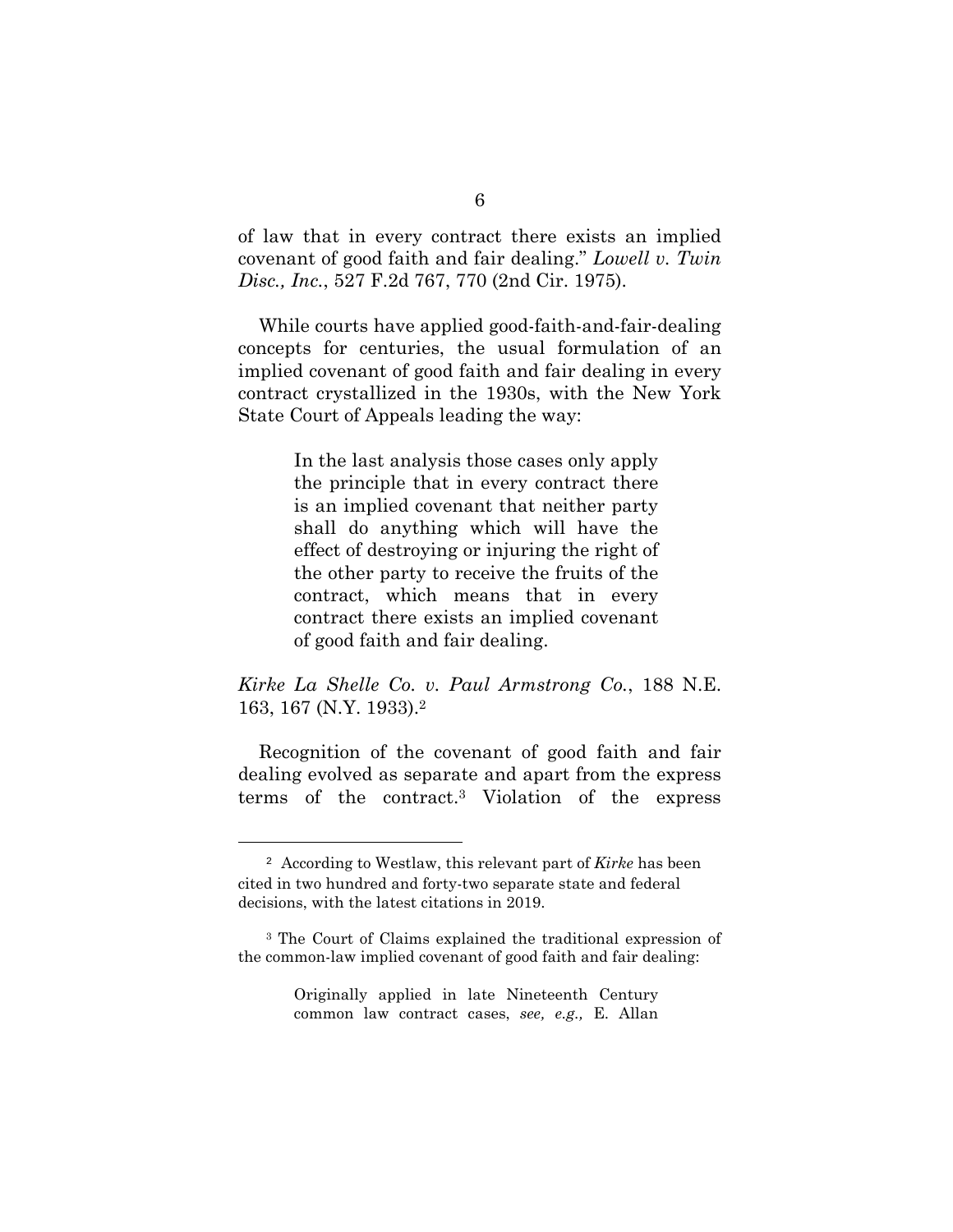contractual provision could be redressed through actions for breach of contract. But actions which did not violate an express provision but which had the effect of destroying the purpose of the contract or the benefits which a party was to have received from the contract could be redressed only by recognition of an implied covenant that prohibited actions not expressly forbidden by contractual language but which would destroy or significantly impair the contractual promises which were made.<sup>4</sup>

> Farnsworth, Farnsworth on Contracts § 7.17 (2004), the covenant gained increased acceptance upon the adoption of the Uniform Commercial Code in 1951. U.C.C. § 1–201(b)(20). The covenant was then adopted by the American Law Institute, as § 205 to the Restatement (Second) of Contracts in 1979: "Duty of Good Faith and Fair Dealing. Every contract imposes upon each party a duty of good faith and fair dealing in its performance and execution." The comments to § 205 refer to the definition of "good faith" in the Uniform Commercial Code, which says, "good faith' means honesty in fact in the conduct or transaction concerned." *See also Ophthalmic Surgeons, Ltd. v. Paychex, Inc.,* 632 F.3d 31, 40 (1st Cir.2011); Robert L. Summers, "The General Duty of Good Faith—Its Recognition and Conceptualization," 67 Cornell L. Rev. 810 (1982).

*Dobyns*, 118 Fed. Cl. at 316 n.42.

<sup>4</sup> Amici suggest the following illustration. Suppose D contracts with P to supply and ship an essential product to P at regular monthly or yearly intervals. But D finds the contract will not produce all of the profit that it had expected and wishes to end its obligation. It therefore proceeds to purchase from X the only facility that could handle the shipments. After destroying that facility, D refuses to go forward with the obligation, defending on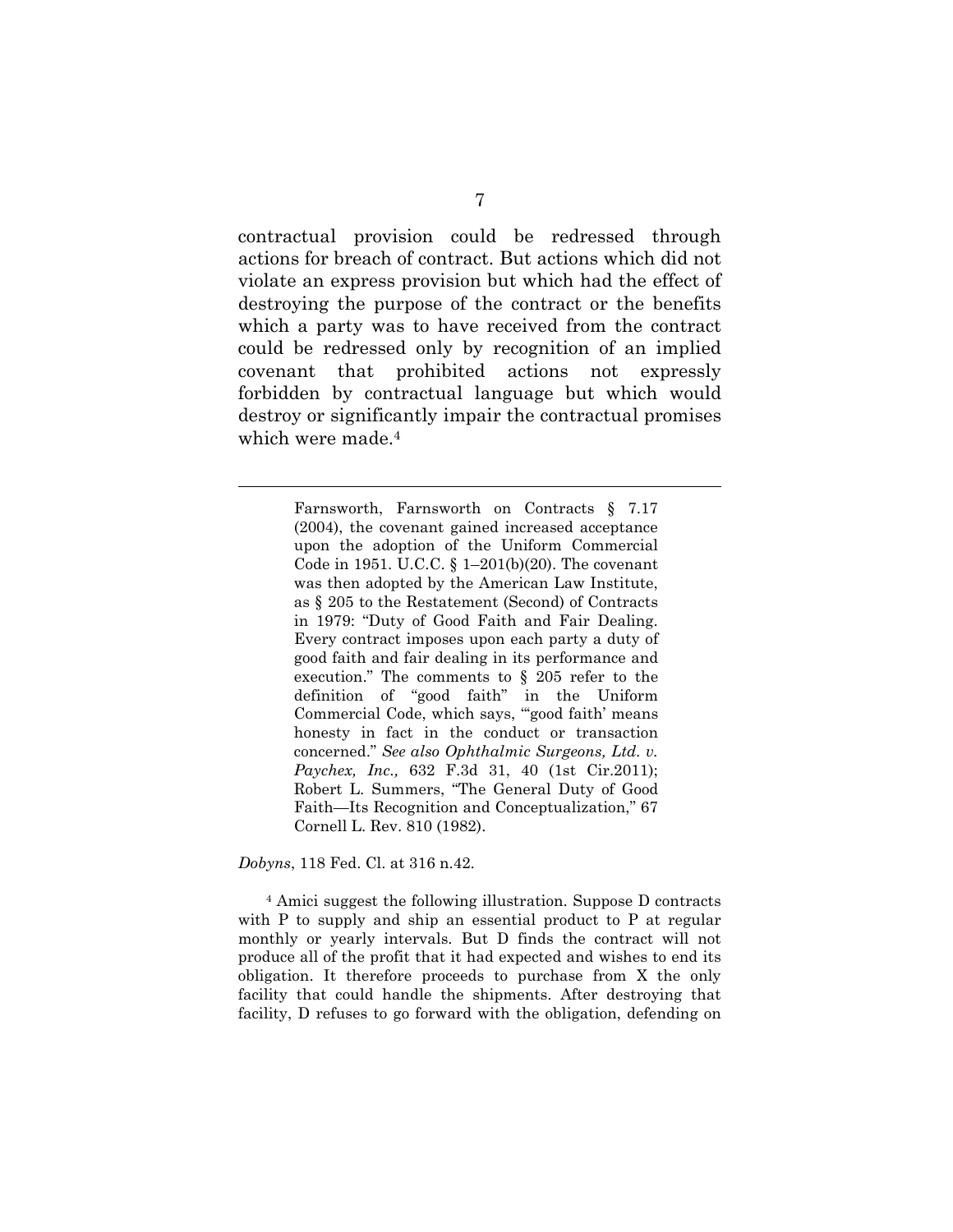A reason central to the Petition and to the *amici's* support is the Court of Claims' acknowledgment of the importance and universality of the covenant of good faith and fair dealing:

> "Every contract implicitly contains a covenant of good faith and fair dealing, keyed to the obligations and opportunities established in the contract." [….] The covenant imposes on each party a "duty not to interfere with the other party's performance and not to act so as to destroy the reasonable expectations of the other party regarding the fruits of the contract." [….] The United States, no less than any other party, is subject to this covenant.

*Dobyns*, 118 Fed. Cl. at 316-317 (citations omitted).

The Court of Claims correctly described the implied covenant of good faith and fair dealing as not restricted to the express terms of the contract, citing extensive authority within the Federal Circuit and the Eighth Circuit. *See, Dobyns*, 118 Fed. Cl. at 318 n.46, citing *Chevron v. United States,* 116 Fed. Cl. 202, 206 (2014); *N. Star Alaska Hous. Corp. v. United States,* 76 Fed. Cl. 158, 188 (2007); *Craig–Buff Ltd. P'ship v. United States,* 69 Fed. Cl. 382, 388 (2006) ("a claim for a

the grounds of impossibility of performance. Nothing expressed in the contract prohibited D from purchasing the shipping facility and destroying it; nothing that is, except the duty of good faith and fair dealing.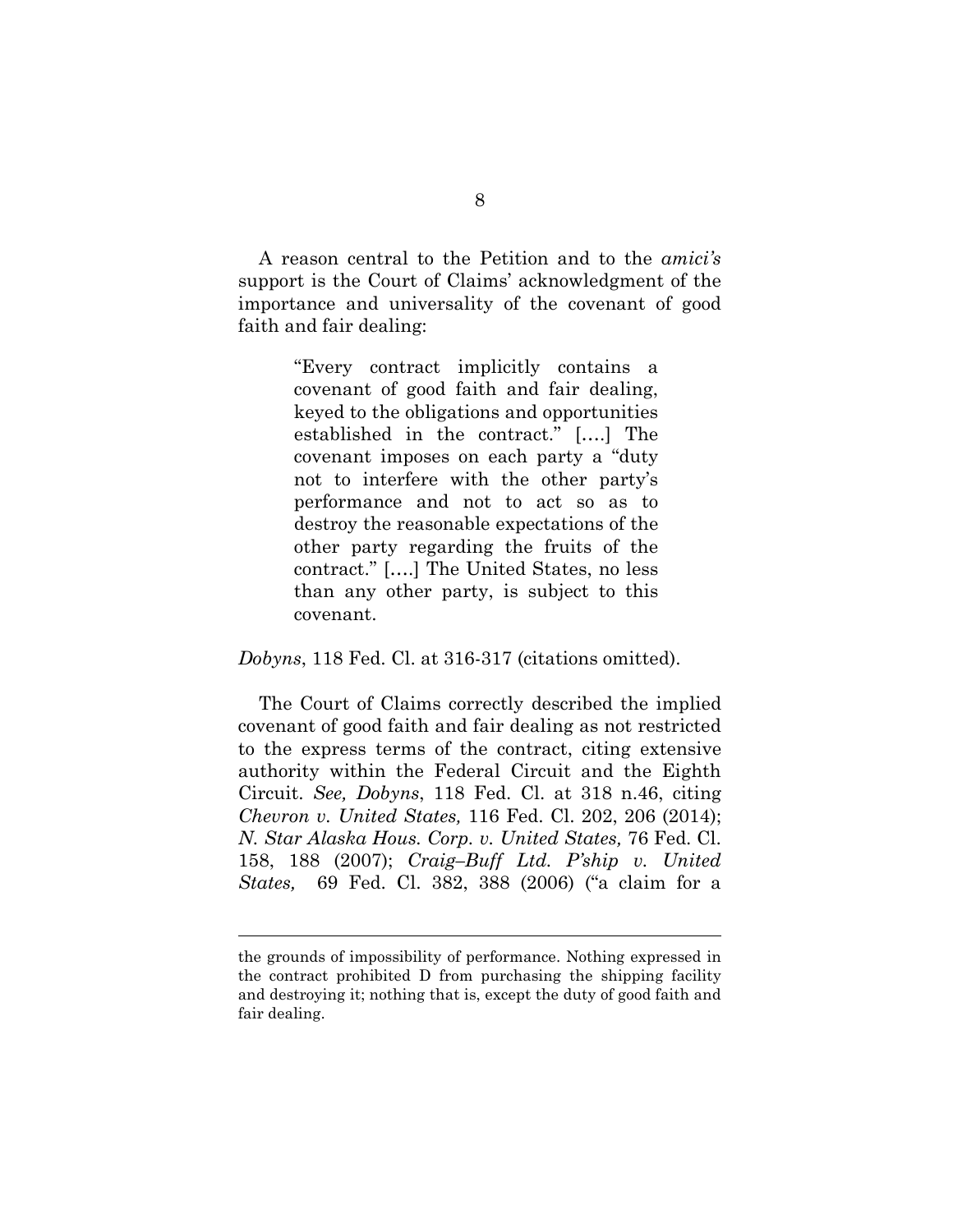breach of the implied covenant of good faith and fair dealing is not limited to specific contract terms"); *Nat'l Australia Bank v. United States,* 63 Fed. Cl. 352, 354– 55 (2004), *aff'd, in part, rev'd in part on other grounds,* 452 F.3d 1321 (Fed. Cir. 2006); *Cuyahoga Metro. Hous. Auth. v. United States,* 65 Fed. Cl. 534, 543 (2005); *Bluebonnet Sav. Bank, F.S.B. v. United States,* 266 F.3d 1348, 1355 (Fed.Cir.2001); *United States v. Basin Elec. Power Coop.,* 248 F.3d 781, 796 (8th Cir. 2001), *cert. denied,* 534 U.S. 1115 (2002) ("Since good faith is merely a way of effectuating the parties intent in unforeseen circumstances, the implied covenant has 'nothing to do with the enforcement of terms actually negotiated'").

The trial-court understood the covenant implied in the agreement between Petitioner Dobyns and ATF derived from an extensive array of evidence about the parties' intent to protect a law-enforcement officer from active and dangerous threats of death and violence. The Federal Circuit, however, disregarded both the goodfaith-and-fair-dealing covenant and the reality of how the federal government contracts with its employees, including law-enforcement officers. The good-faith-andfair-dealing covenant is not background noise. It is a crucial part of every employment contract. But under the Federal Circuit's opinion, for law-enforcement officers and their loved ones who are often in extreme peril, the implied good-faith-and-fair-dealing covenant vanishes.

If allowed to stand, the Federal Circuit's Dobyns opinion will shred the last and best safeguard that federal law-enforcement officers have from the federal government's bad-faith performance of its contract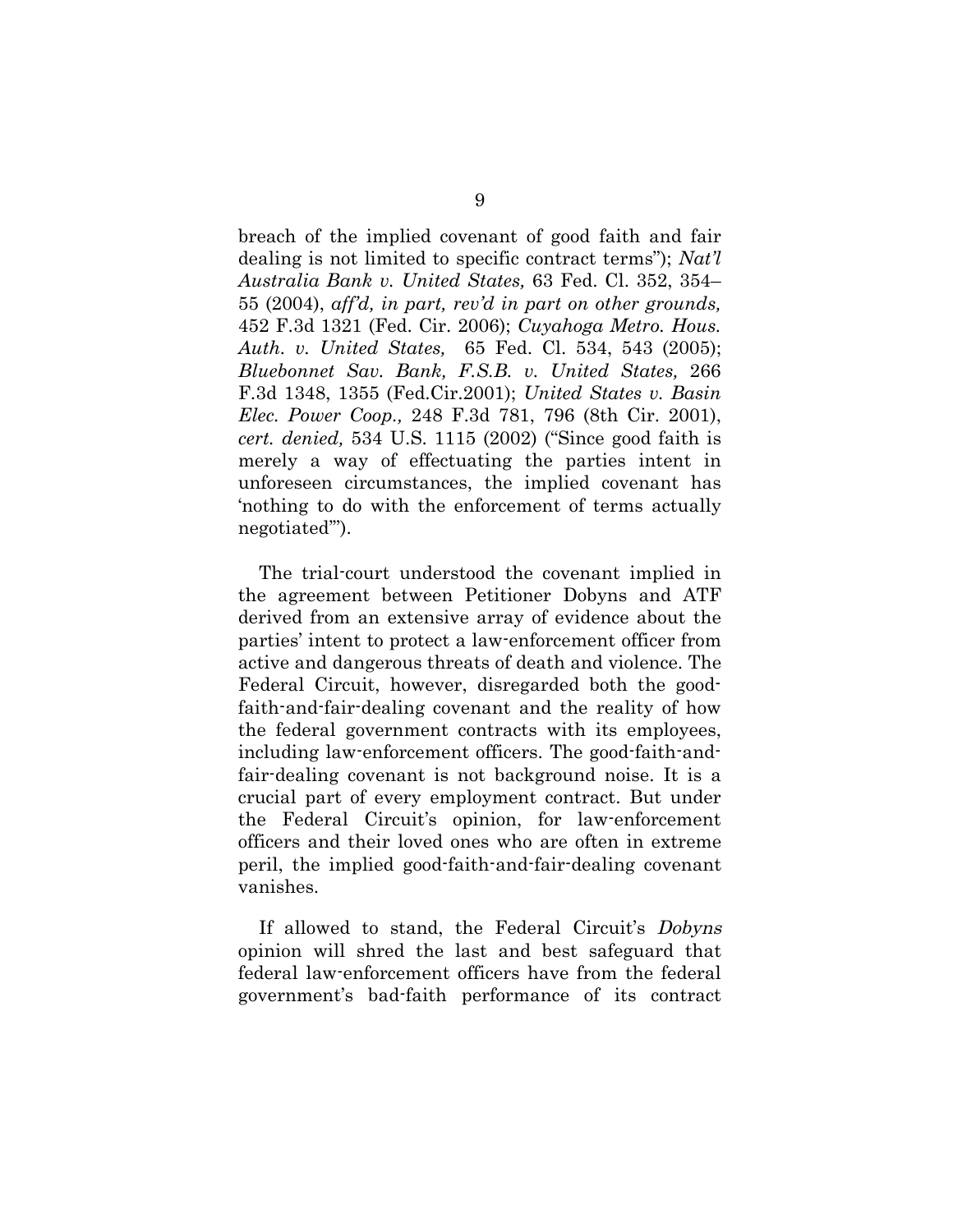obligations. In the process, mission success and public safety may be compromised, because agents will fear that their safety and the safety of their families during and after a criminal investigation is not a priority for the federal government, unless reduced to clear contract terms. The nation's brave men and women protecting all of us deserve and expect that the implied covenant of good faith and fair dealing always applies, especially when they and their loved ones are in peril because of dangerous work conditions. This Court should grant the Petition and reverse the Federal Circuit's ruling.

#### ARGUMENT

- I. The Minimal Standards of Good Faith Required of Law-Enforcement Employers in the Dobyns Federal Circuit Opinion Endanger Law-Enforcement Officers and Undermine Mission **Success** 
	- A. The Risks Posed to Petitioner Dobyns from ATF's Conduct Constitute Unacceptable Bad Faith by the United States

Amici need say little to convince anyone that ATF's conduct towards the safety of Petitioner, an ATF undercover agent, was atrocious. Most startling is the clear resolve of ATF and the Department of Justice to defend actions endangering an active agent under threat from criminal suspects. Career law-enforcement officers such as the amici reasonably question whether such events could happen to them. Those same *amici* members, in light of the strictness of the Federal Circuit's requirements to prohibit bad faith by a government employer, may reasonably question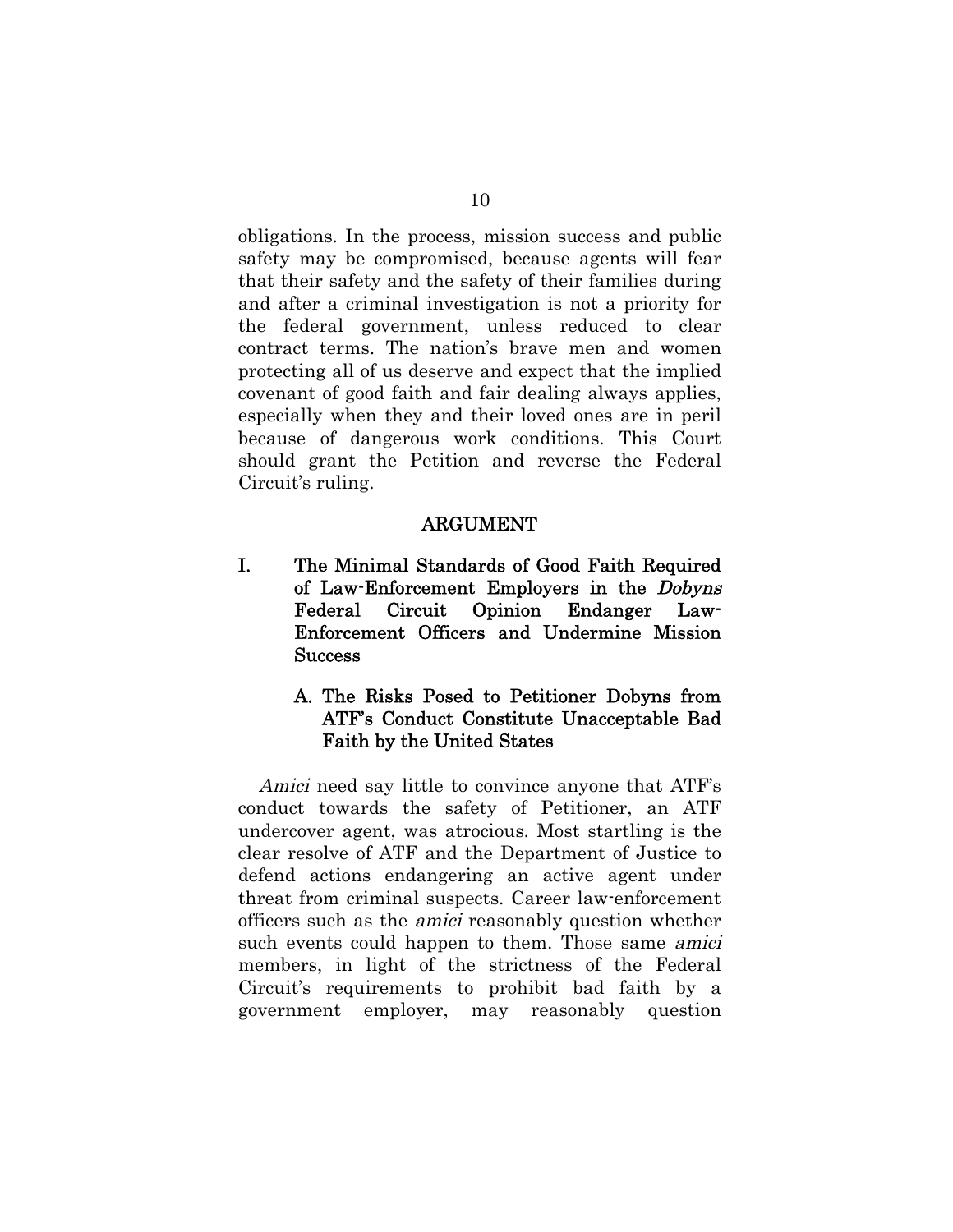whether any law-enforcement officer could prevent such endangering conduct as a contractual and practical matter.

The facts demonstrate the need for this Court's clear statement that the good-faith-and-fair-dealing covenant must derive from the spirit and circumstances of a contract, and not exclusively from express contract terms, often drafted by skillful federal contracting officers. A clear articulation of a good-faith-and-fairdealing covenant of good faith based on the spirit of the contract between a government employer and an employee law-enforcement officer, will advance that officer's safety interests. Further, this clarification of the source of the covenant will help ensure that effective law-enforcement recruitment is successful for years to come.

- B. A Definition of the Covenant of Good Faith and Fair Dealing Based on a Contract's Spirit is Critical to Agreements Addressing Dangers to Law-Enforcement Officers and Operations
	- 1. Law Enforcement Carries Inherent Dangers Requiring That Government Employers Act with Good Faith as Determined by the Unique Circumstances of an Officer's Assignment

The dangers Dobyns experienced as part of his ATF undercover duties, and the threats he encountered after prosecution of criminal suspects, are not limited to high-profile criminal investigations. Instead, those risks are part of every investigation of both violent and "non-violent" criminals.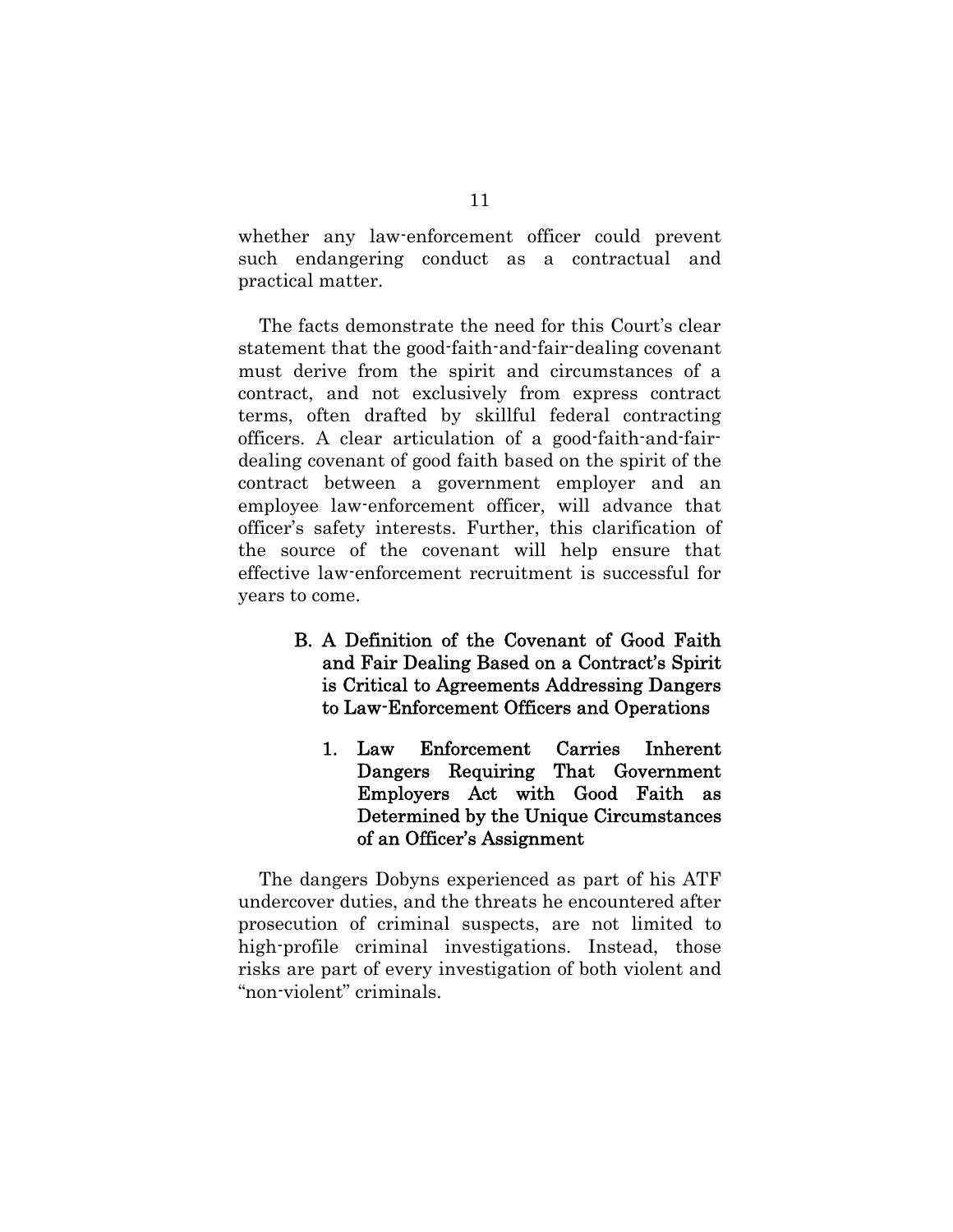One of the most alarming statistics of a 2017 "Policing Strategy Summit" is the increasing homicides of police officers:

> 2016 will be marked as the year in which more officers were killed than during the previous five years, and 21 officers were killed in ambush attacks. This unacceptable development must be addressed rigorously and fully.<sup>5</sup>

Similarly, FBI statistics for law-enforcement officers killed in the line of duty during 2018 support the concerns expressed by Petitioner and amici:

> The 55 felonious deaths occurred in 28 states and in Puerto Rico. The number of officers killed as a result of criminal acts in 2018 was 9 more than the 46 officers who were feloniously killed in 2017. The 5- and 10-year comparisons show an increase of 4 felonious deaths compared with the 2014 figure (51 officers) and an increase of 7 deaths compared with 2009 data (48 officers).

> *Officer Profiles.* The average age of the officers who were feloniously killed was 37 years old. The victim officers had

<sup>5</sup> Edwin Meese III and John Malcolm, "Policing in America: Lessons from the Past, Opportunities for the Future, THE HERITAGE FOUNDATION, Sept. 18, 2017 (https://www. heritage.org/crime-and-justice/report/policing-America-lessons-thepast-opportunities-the-future).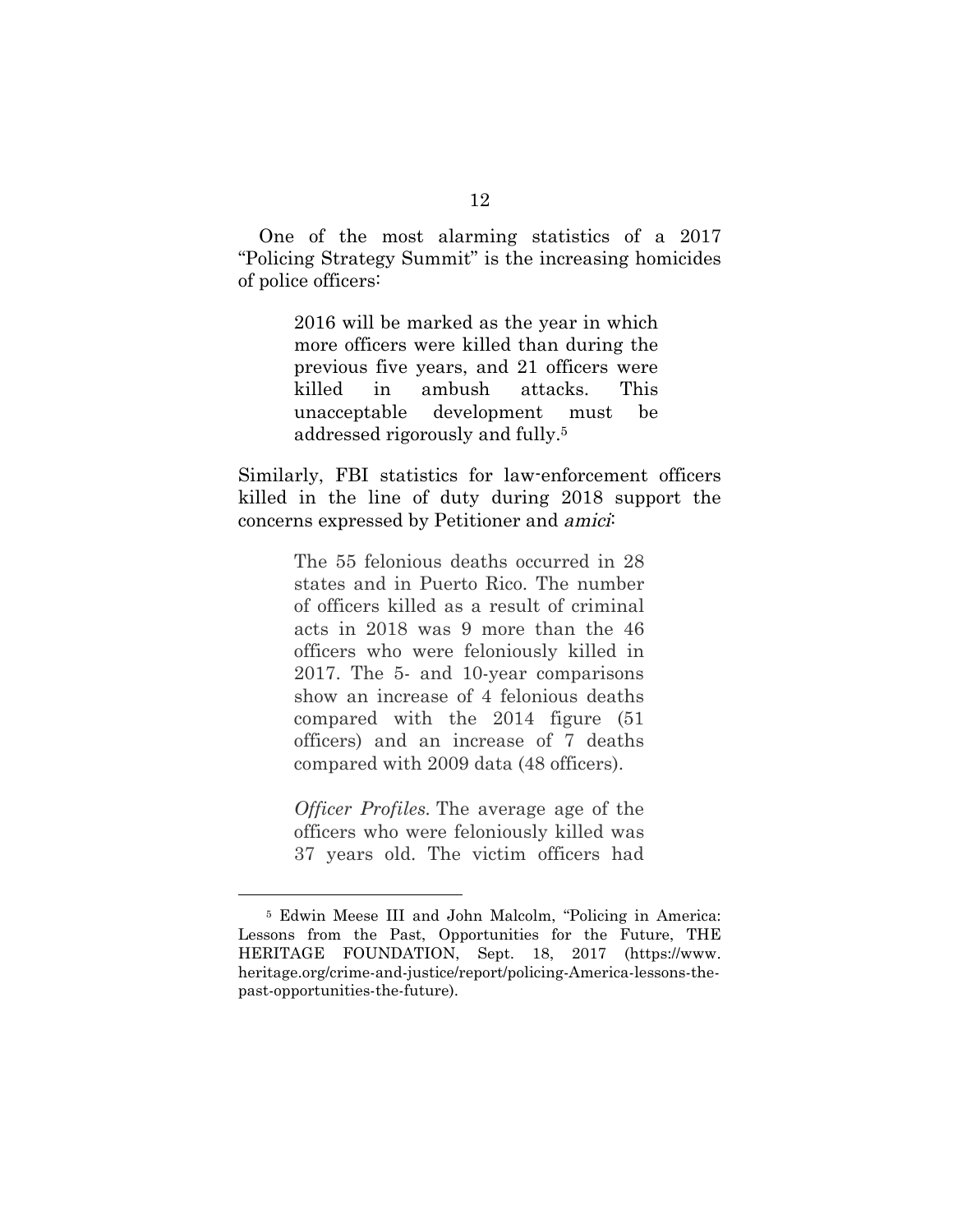served in law enforcement for an average of 10 years at the times of the fatal incidents.<sup>6</sup>

Those statistics prove the dramatically different potential consequences between bad-faith performance by a government employer in law enforcement versus other governmental employers or contract partners in normal commercial settings. But the Federal Circuit's opinion neither acknowledges nor demonstrates any concern for the unique and heightened workplace risks law-enforcement officers confront every day.

Again, the FBI explains<sup>7</sup> the risks and consequences of danger that law-enforcement officers faced throughout 2018:

> *Circumstances.* Of the 55 officers feloniously killed:

- 23 died as a result of investigative or enforcement activities
	- 8 were performing investigative activities
	- 6 were involved in tactical situations

<sup>6</sup> "FBI Releases 2018 Statistics on Law Enforcement Officers Killed in the Line of Duty", FBI NATIONAL PRESS OFFICE, May 6, 2019 (https://www.fbi.gov/news/pressrel/press-releases/fbireleases-2018-statistics -on-law-enforcement-officers-killed-in-theline-of-duty)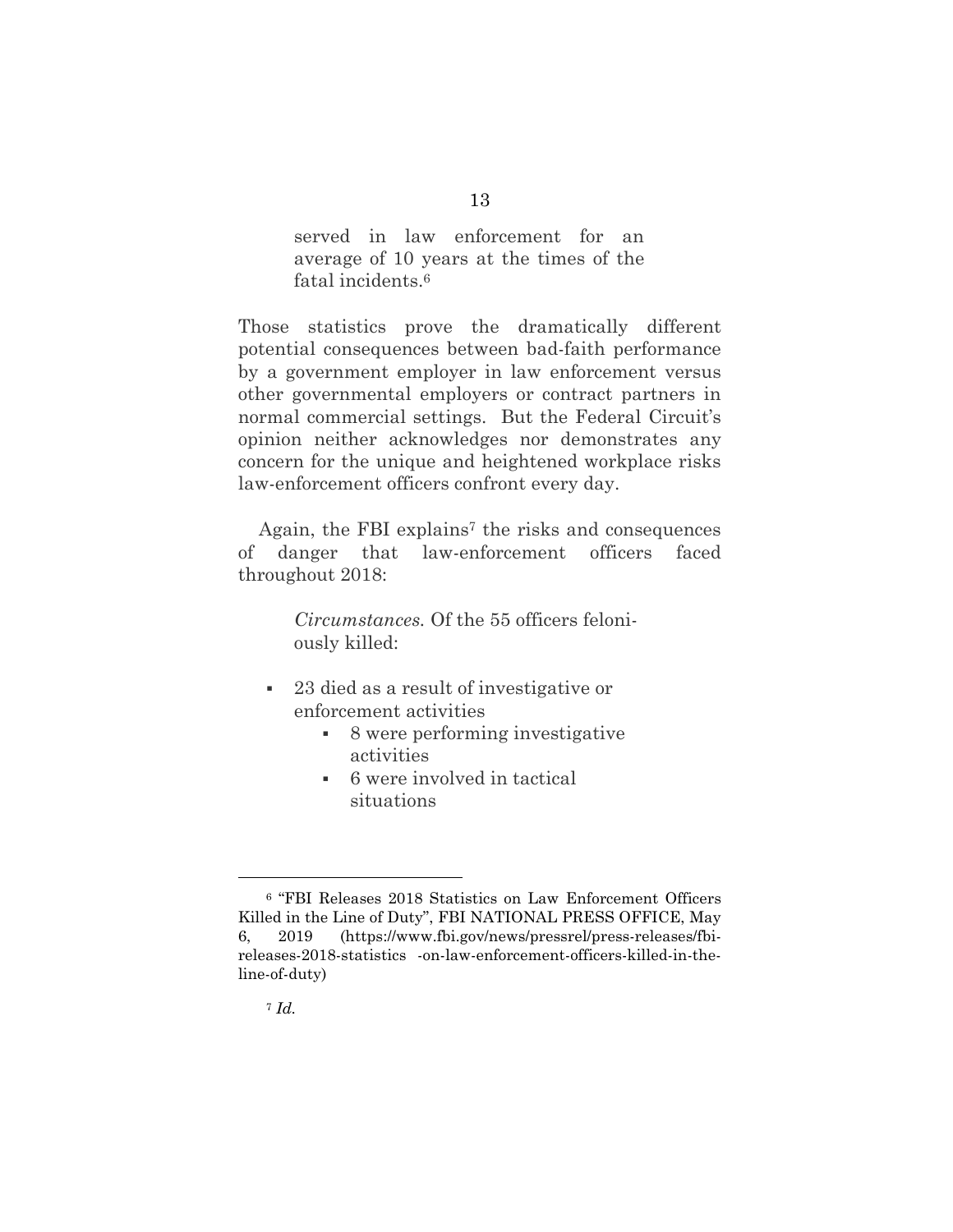- 3 were interacting with wanted persons
- 3 were investigating suspicious persons or circumstances
- 2 were conducting traffic violation stops
- 1 was handling a person with mental illness
- 11 were ambushed (entrapment/premeditation)
	- 6 were involved in pursuits
	- 4 were involved in foot pursuits
	- 2 were involved in vehicular pursuits
- 4 were responding to crimes in progress
	- 2 were burglaries in progress
	- 1 was a report of a person with a firearm
	- 1 was reported in the category of other crime against property.
- 3 were involved in arrest situations and were attempting to control/handcuff/restrain the offender(s)
- during the arrest situations • 2 were on administrative assignments and were performing prisoner transports
- 2 were assisting other law-enforcement officers with foot pursuits
- 2 were responding to disorders or disturbances
	- 1 was responding to a disturbance call
	- 1 was responding to a domestic violence call
- 1 was performing traffic control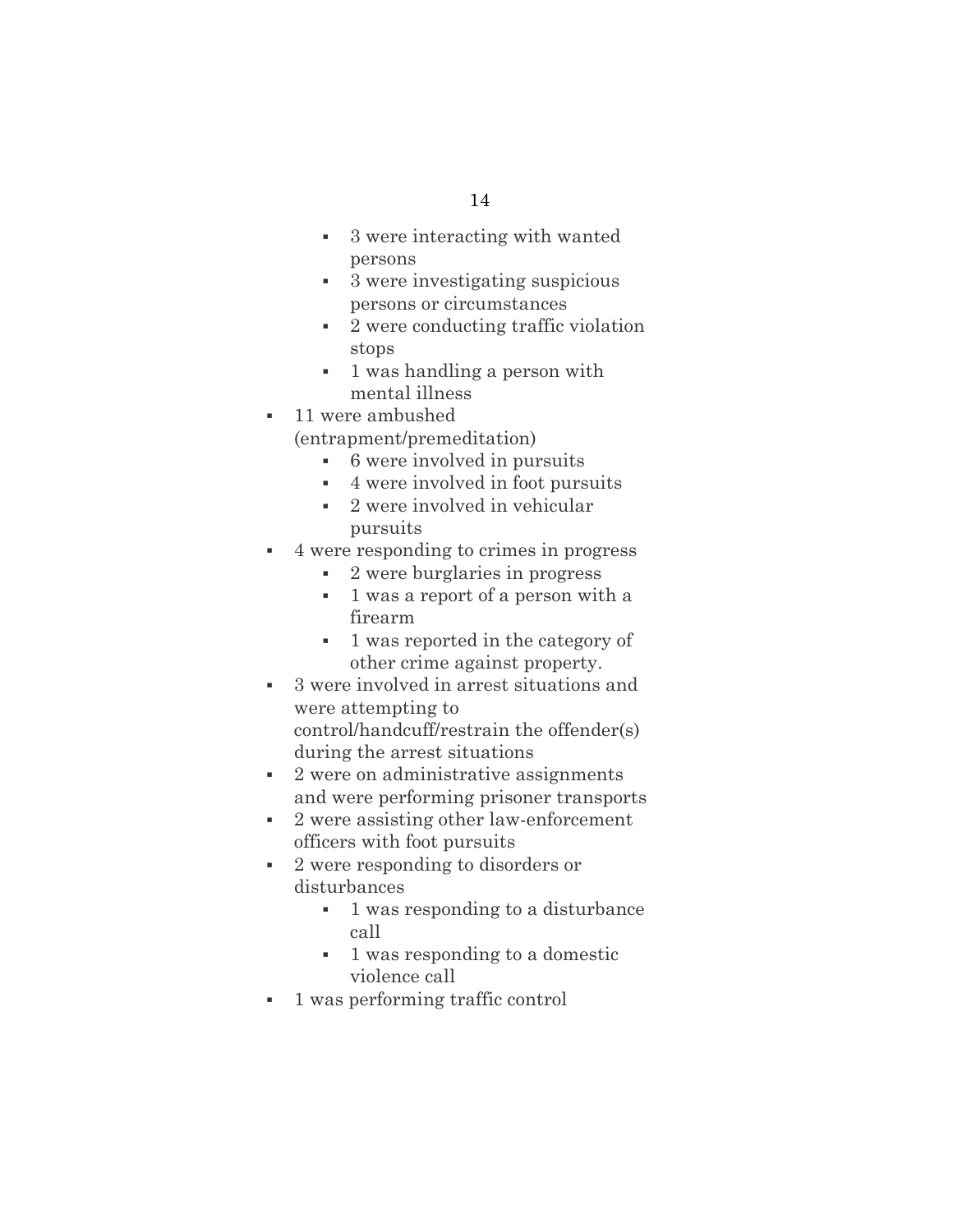1 was involved in an unprovoked attack

Even ATF, Dobyns' employer and the culpable actor in his Court of Claims lawsuit, acknowledges the risks ATF agents undertake in the course of their jobs:

> Bureau of Alcohol, Tobacco, Firearms and Explosives (ATF) special agents are the backbone of the ATF criminal enforcement mission. The special agent position is not only unique, but ultimately one of the most challenging in federal law enforcement. ATF is a law enforcement agency under the Department of Justice.

> ATF special agents are highly trained to investigate violations of federal laws relating to firearms, the criminal use of explosives, arson, the diversion of alcohol and tobacco, and related violent crimes.

> The special agent profession is exciting and rewarding, but also requires toughness both physically and mentally. The position requires rigorous training, personal risks, irregular hours, and extensive travel. Special agents are subject to reassignment to any ATF office in the United States, to include any U.S. territory or ATF overseas assignment.<sup>8</sup>

<sup>8</sup> "Fact Sheet – Special Agents," Bureau of Alcohol, Tobacco, Firearms and Explosives, May, 2019 (https://www.atf.gov/resourcecenter/fact-sheet/fact-sheet-special-agents).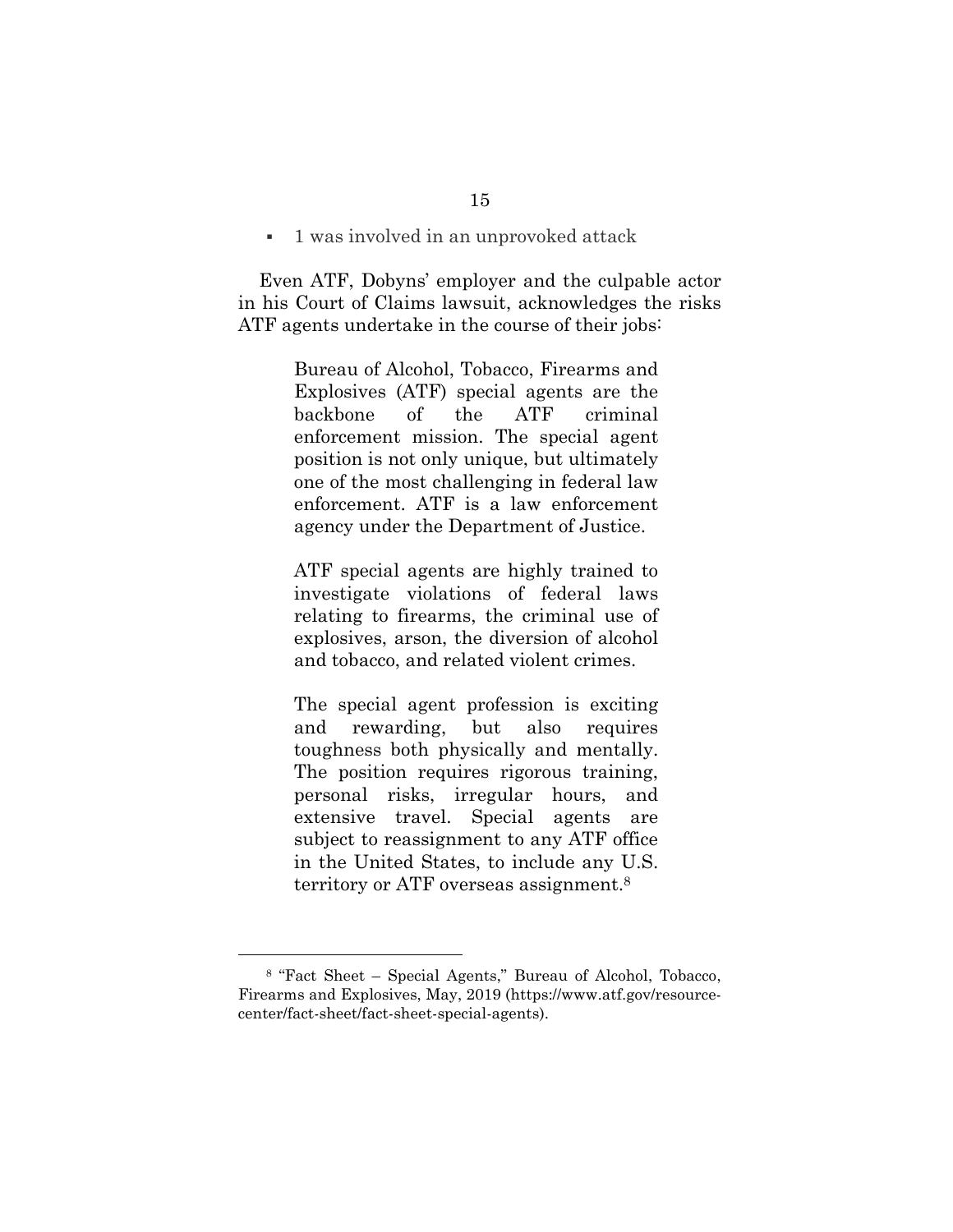Amici view with alarm the fact that the realization of known credible risks of death and violence targeting a federal agent was made more likely by ATF's actions, and that the Federal Circuit defended ATF's actions by eliminating the longstanding roots of the good-faithand-fair-dealing covenant in the spirit, rather than the express language, of a contract. In light of the Federal Circuit's decision, it is realistic to ask: Why would anyone jeopardize his or her own health and safety for federal employers who endanger them, or for a federal court system placing 100% of the responsibility to ensure contractual safety protections on the agent?<sup>9</sup> That question, instead of a reasonably applied, traditional statement of the good-faith-and-fair-dealing covenant, is the logical outcome of Dobyns v. United States.

<sup>9</sup> Further deterioration of law-enforcement recruitment would harm and already strained hiring process:

> Many agencies are already shorthanded, and the constant maligning of law enforcement officials hurts efforts to recruit high-quality police officers. Retention problems are putting pressure on police chiefs to lower their recruiting standards to fill their staffing needs. This, combined with the current and expected retirement of a large number of experienced officers and the consequent loss of institutional knowledge, makes effective training regimens especially important.

Fn. 5, *supra.*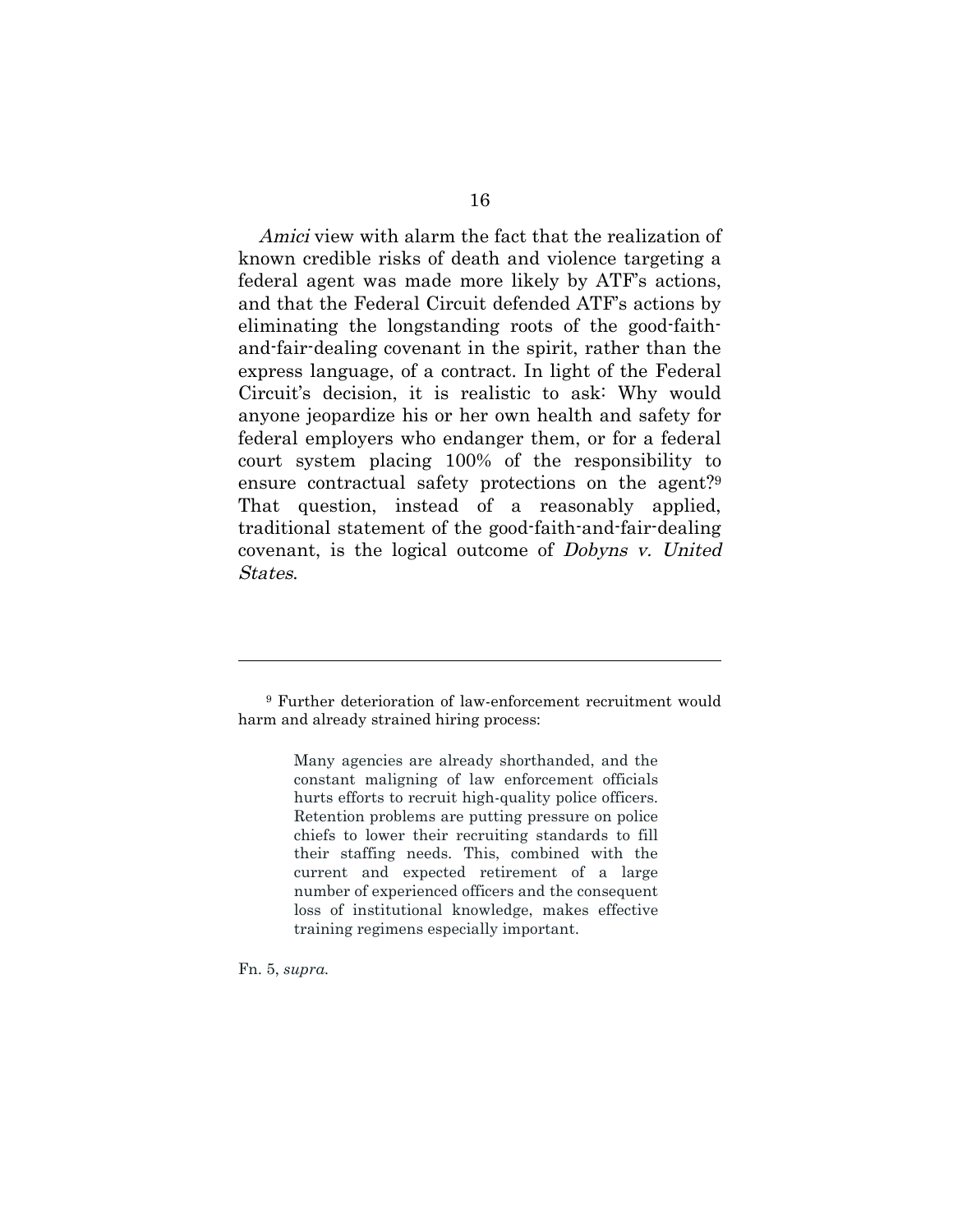### 2. The Federal Circuit's Opinion Ignores Those Inherent Risks and Disregards the Need for a Covenant of Good Faith and Fair Dealing Reflecting the Realities of Law-Enforcement Employment and Missions

The Federal Circuit's interpretation of the good-faithand-fair-dealing covenant shreds that strong, venerable contract safeguard. Law-enforcement officers are rarely represented by attorneys when negotiating agreements to protect their on-duty and off-duty safety, or that of their families. Instead, those officers depend on trust based on a recognition of the daily risks they encounter.

The Federal Circuit's indifference to the risks lawenforcement officers accept in the name of public safety could not be more apparent when it concedes that it "is true that the alleged grievances that led to the 2007 agreement were based on ATF's security failures relating to Dobyns' safety." Dobyns, 915 F.3d at 740. And yet the Federal Circuit severs its opinion from the realities of law enforcement when it writes that, with no "grounding [of] the supposed duties in the specific provisions of the contract, the Claims Court imposed a vague duty of 'ensur[ing] the safety of Agent Dobyns and his family' on the government as well as nondiscrimination." *Id.* 

That duty is not "vague"; it is an implied requirement to act in good faith in specific ways depending on the circumstances of the contract, which a trier of fact must determine. In Dobyns' case, that "vague duty" is to not take actions that can lead to the death of a federal agent and his or her family – a duty that amici know is concrete. The Federal Circuit opinion and standard for the covenant of good faith, at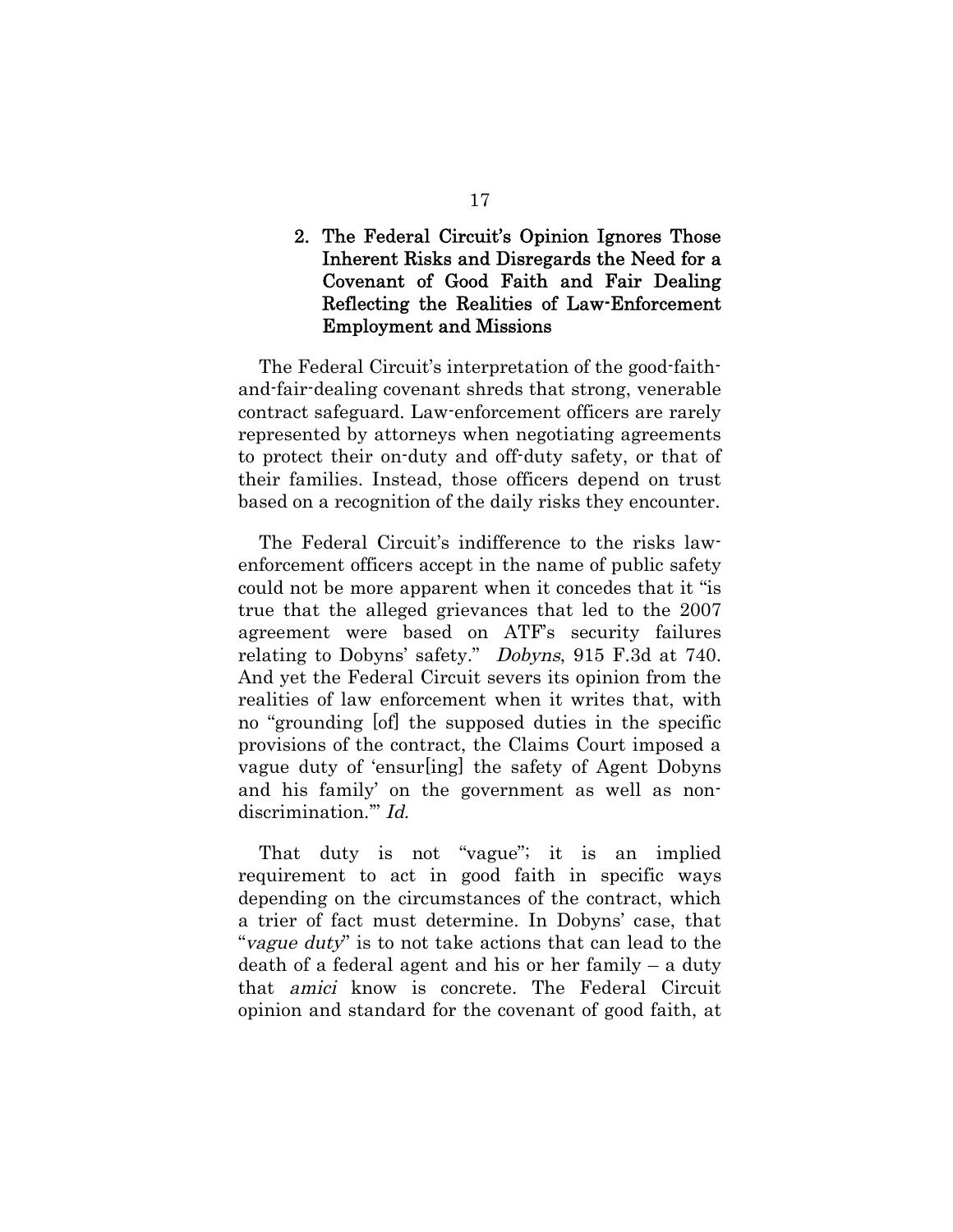least with respect to law enforcement, bears no practical resemblance to the reality of law-enforcement work. It also ignores the central duty of any just government to protect all of its people—especially those putting themselves in danger to protect others.

Amici urge this Court to reject the Federal Circuit's conclusion, that any finding of breach of the good-faithand-fair-dealing covenant must be "tethered" to an express contract provision. Id. *Amici* ask this Court to apply the universal principle that the good-faith-andfair-dealing covenant arises in the spirit of the contract, as discerned by the testimony about the facts and context of the agreement, as articulated in *O'Tool v. Genmar Holdings, Inc*., 387 F.3d 1188, 1195 (10th Cir. 2004). In so doing, this Court will return the covenant to its traditional definition, force, and importance,<sup>10</sup> as fully embraced by the Federal Circuit decisions of *Metcalf Constr. Co., Inc. v. United States*, 742 F.3d 984, 994 (Fed. Cir. 2014), and *Centex Corp. v. United States,* 395 F.3d, 1283, 1304 (Fed. Cir. 2005).

Such a ruling by this Court would also harmonize the Federal Circuit with the Eighth Circuit decisions of *Cox v. Mortgage. Electric Registration Syst., Inc.,* 685 F.3d 663, 670–71 (8th Cir. 2012),<sup>11</sup> and *S. Wine and Spirits of Nev. v. Mountain Valley Spring Co., LLC*, 646 F.3d 526, 534 (8th Cir. 2011), and with the Third Circuit

<sup>10</sup> *See*, *e.g.*, *Chicago Rock Island & Pacific R.R. Co. v. Howard*, 74 U.S. (7 Wall.) 392, 413 (1868).

<sup>11</sup> To which *Amici* add the Court of Claims' partial reliance on the Eighth Circuit decision of *Basin Elec. Power Coop.*, 248 F.3d at 796, cited at *Dobyns*, 118 Fed. Cl. at 317.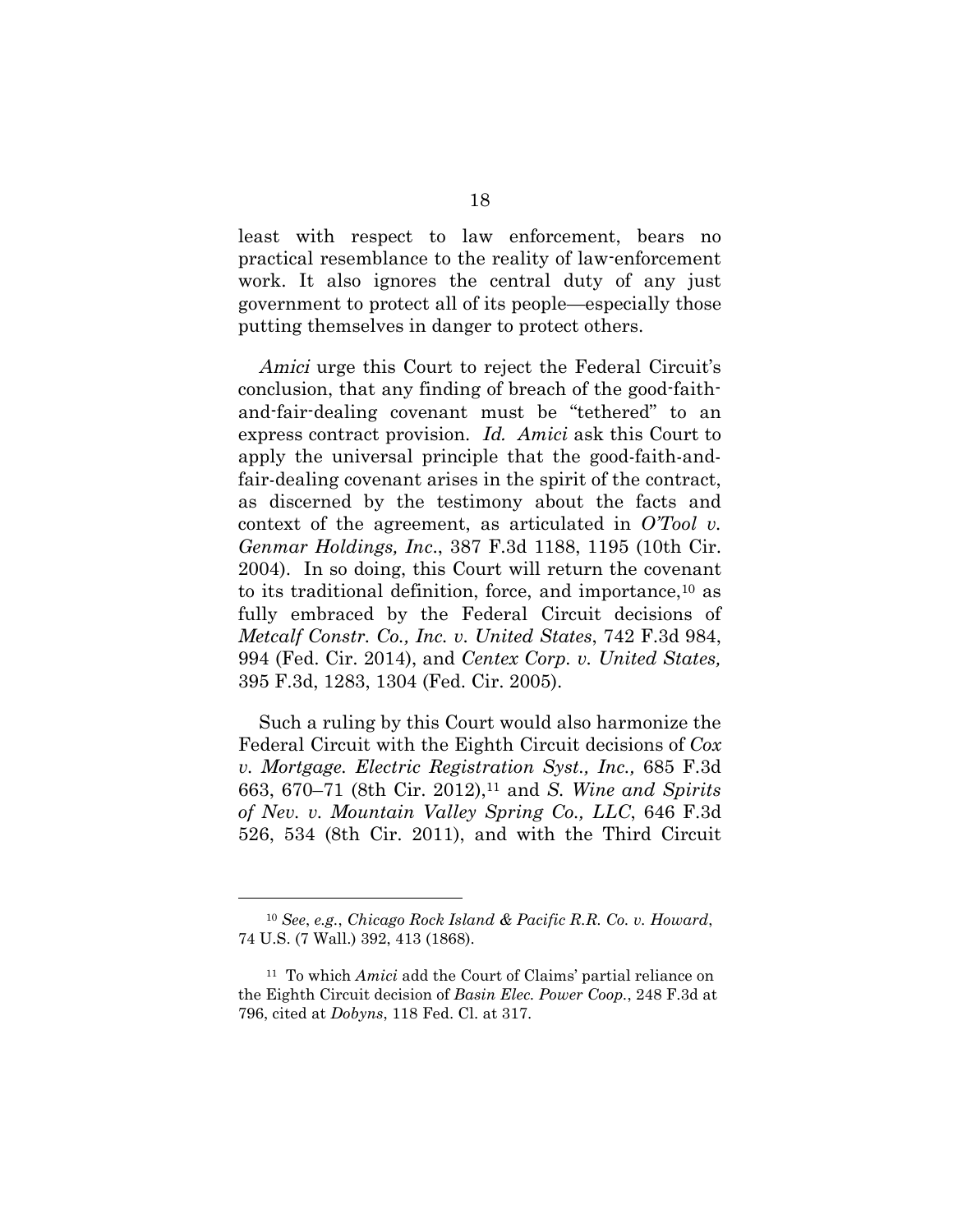#### decision of *Black Horse Lane Assoc., L.P., v. Dow Chemical Corp*., 228 F.3d 275, 287 (3d Cir. 2000).

3. Harmonizing the Unique Risks of Law Enforcement with a Covenant of Good Faith Rooted in the Spirit, and not the Express Terms of the Contract, is Entirely Consistent with Dominant Statements of the Covenant Within and Outside the Federal Circuit

Amici concur with the statement of the covenant of good faith set forth in Petitioner's brief. Prior precedential Federal Circuit opinions expressly adopted a rule of the covenant of good faith that the amici endorse in federal contracts with law-enforcement officers. Centex Corp., 395 F.3d at 1304. In contrast, the Federal Circuit Dobyns opinion is adverse to the safety interests of the amici.

Previous Federal Circuit opinions found that the covenant of good faith and fair dealing prohibits actions "that, though not proscribed by the contract expressly, are inconsistent with the contract's purpose and deprive the other party of the contemplated value." Metcalf, 742 F.3d at 991 (emphasis added); in accord, CanPro Invs. Ltd. v. United States, 131 Fed. Cl. 528, 531–32 (2017). And within the Federal Circuit, as the Claims Court has stated, the covenant requires "the court, in interpreting a contract . . . to effectuate its spirit and purpose." N. Star Alaska Housing Corp. v United States, 76 Fed. Cl. 158, 193 (2007).

As Dobyns noted, the Court of Claims has given more protections in an oral contract with a DEA informant than ATF and the Federal Circuit provided to Dobyns and did that without the "tethering" requirement in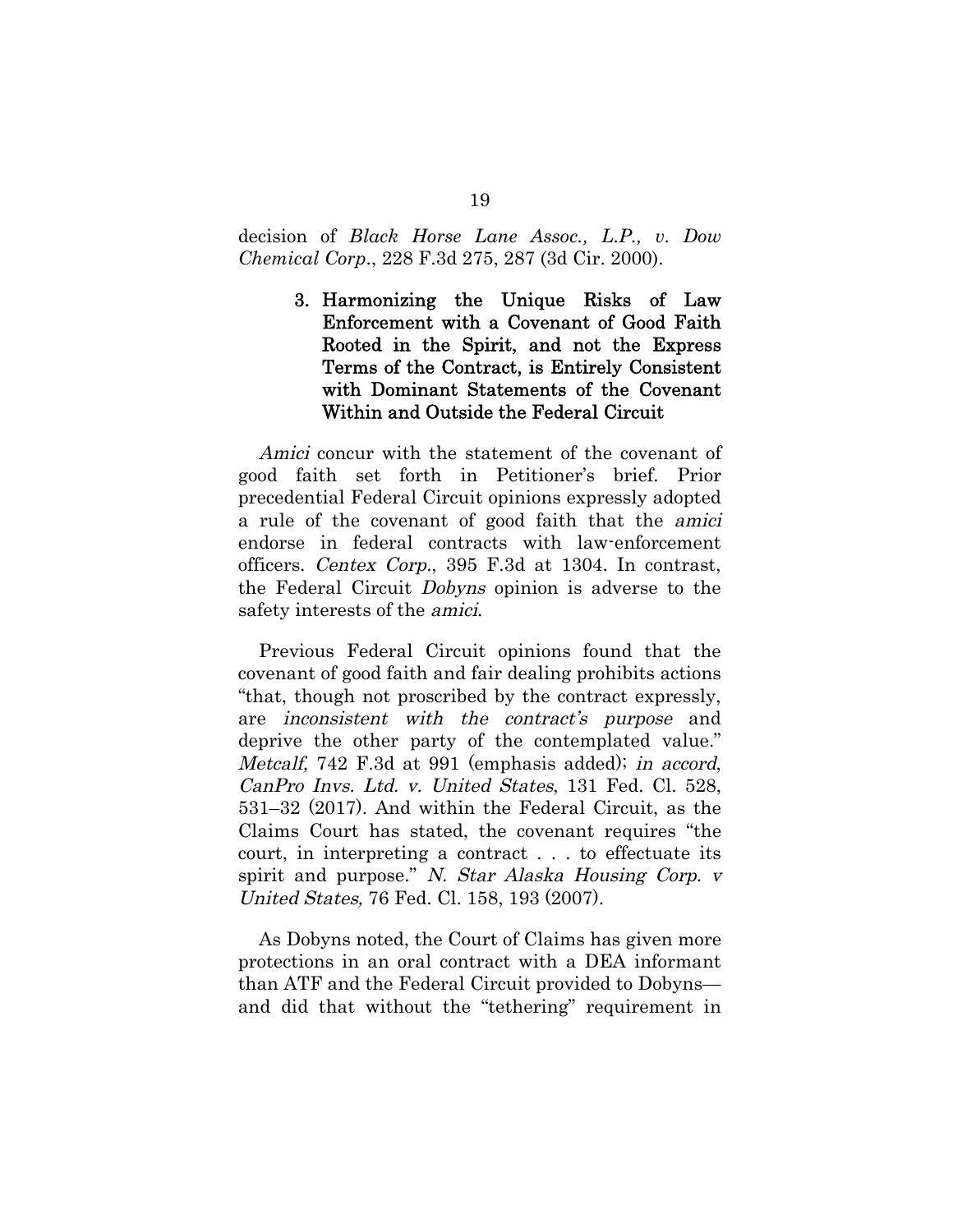Dobyns. SGS-92-X003 v. United States, 118 Fed. Cl. 492, 524 (2014). The court found that the duty of good faith and fair dealing protected the safety of the DEA informant. Id. at 574. Petitioner similarly correctly describes the need for a broadly-rooted covenant of good faith and fair dealing for undercover agents following the disclosure of their identity. Swanner v. United States, 309 F. Supp. 1183, 1186 (M.D. Ala. 1970) (in a strikingly similar case, finding a duty on the part of the federal government to protect an IRS undercover agent and his family after death threats the IRS failed to address, with the agent's home subsequently bombed while he and his family were inside).

Extending the rule of those cases, and those on which the Court of Claims relied, through affirmance of the spirit of the contract as the source of the good-faithand-fair-dealing covenant, should be the result of the Dobyns case, and not the destruction of the essential and unique protections of the covenant in lawenforcement personnel agreements.

### C. The Claims Court Described ATF's Disregard of Agent Safety That is Particularly Alarming to Amici

Both before and after the August 10, 2008 arson of Dobyns' home, ATF intentionally endangered him and dealt with him in bad faith under the contract.

Regarding matters appearing in the Court of Federal Claims opinion but that are not featured in Petitioner's brief, amici note two things.

First, the trial-court record shows the government abandoned Dobyns after the arson, a clear disregard of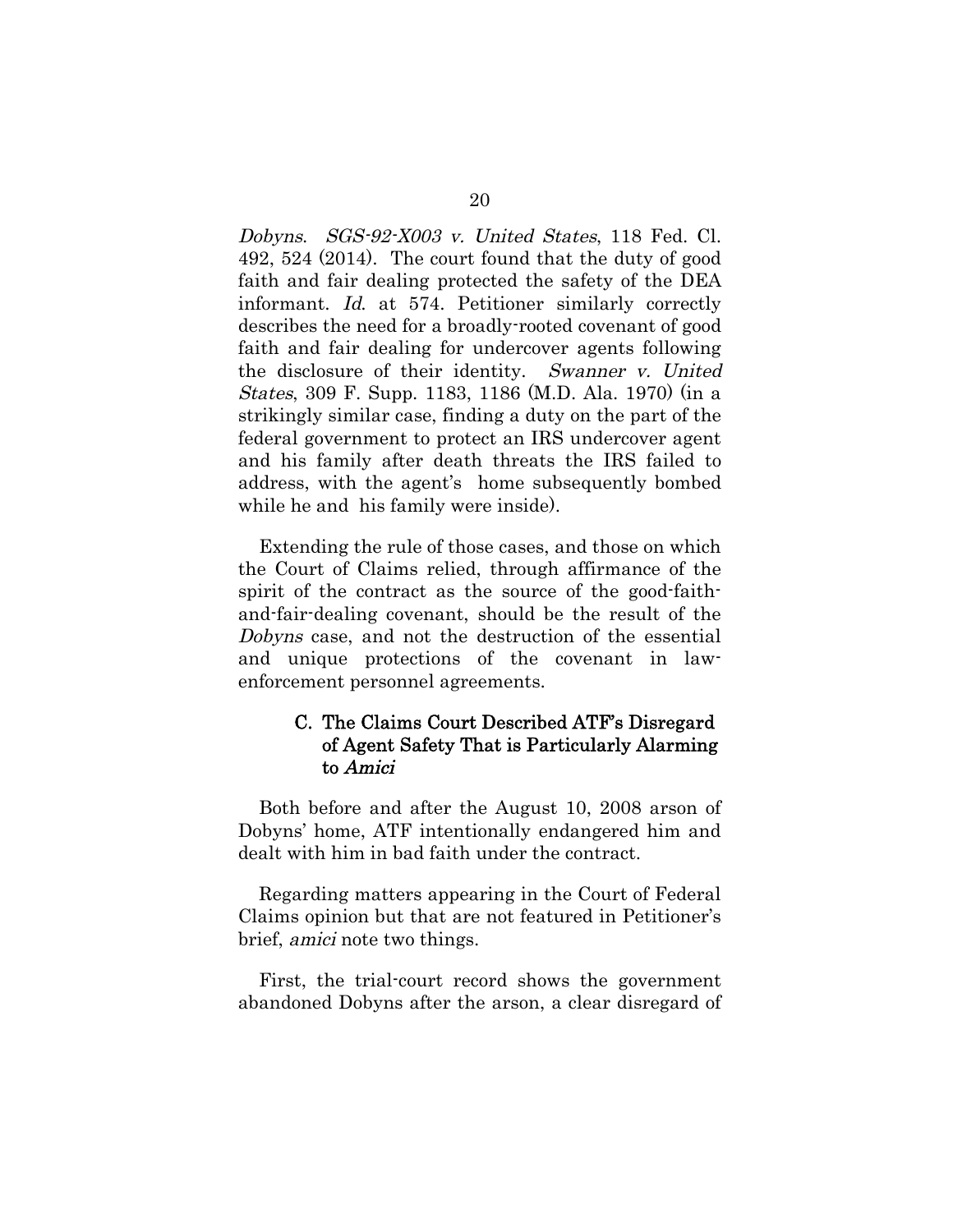his and any similarly-situated agent's safety. The Court of Claims explained that that ATF's Internal Affairs Division ("IAD") had concluded that:

- The Phoenix Field Division's leaders, including its special agent in charge, assistant special agent in charge, and Agent Higman, delayed ATF's response to the arson at Dobyns's home in ways harming the arson investigation.
- The special agent in charge, assistant special agent in charge, and Agent Higman had targeted Dobyns as a suspect in his home's arson, even after highly-respected agents within the Phoenix Field Office concluded otherwise based on interviews and arson-scene evidence.
- The Phoenix Field Division's investigators had ignored credible suspects.
- Agent Higman provided a briefing to the FBI (when it took over the investigation from ATF) including false information and portraying Dobyns as ATF's lead suspect in the fire, although Agents Hildick and Moreland had eliminated Dobyns as a suspect based on their interviews with him and his family and their review of the arson-scene evidence.
- On October 29, 2012, ATF's Professional Review Board considered the investigative report and, based on the IAD's conclusions, proposed that the assistant special agent in charge be removed from his position and, in fact, from federal service.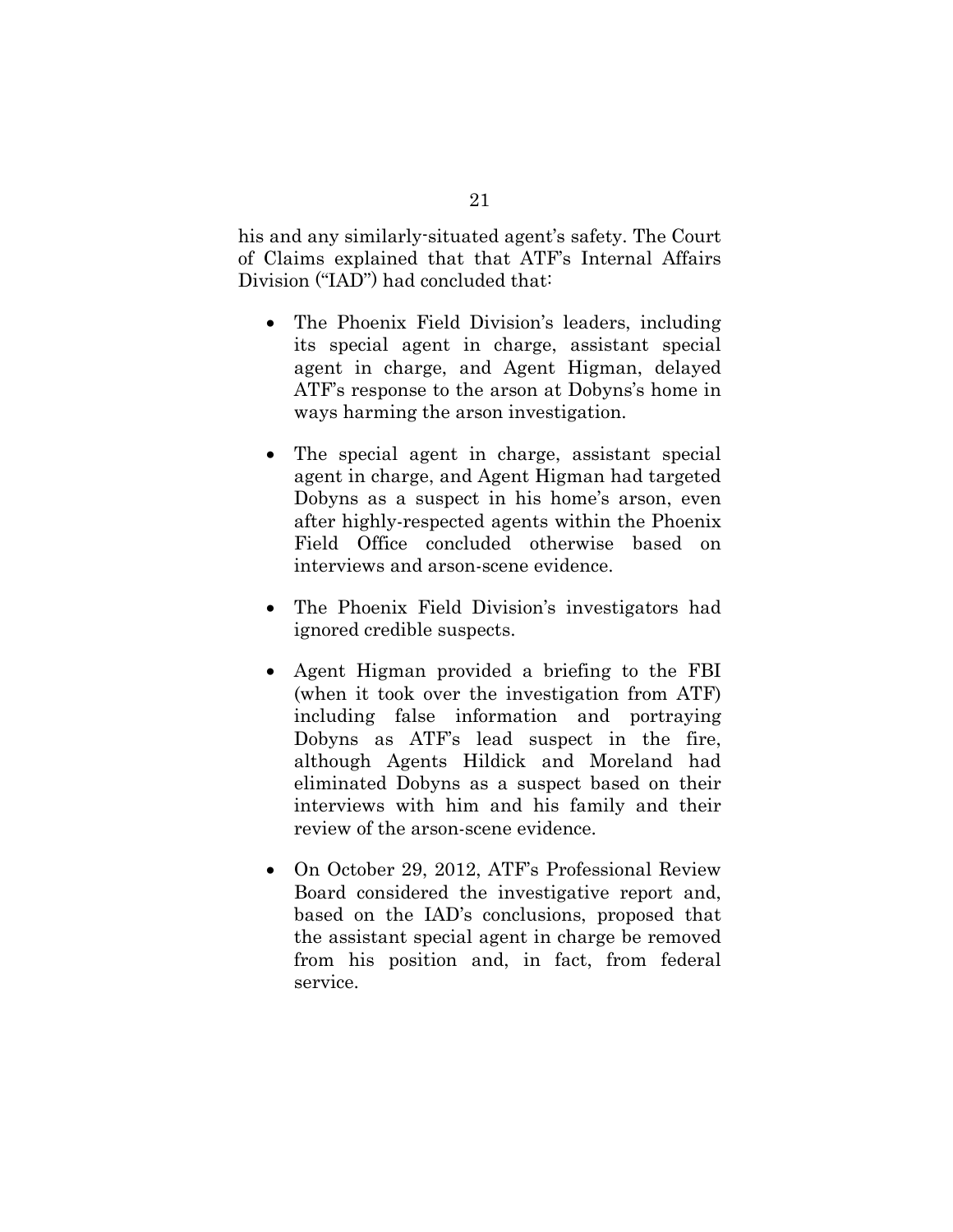On November 30, 2012, ATF's Professional Review Board issued a similar memorandum to the special agent in charge and proposed his removal from his position and from federal service.

#### *Dobyns*, 118 Fed. Cl. at 307-309.<sup>12</sup>

That conduct, in the eyes of the professional lawenforcement *amici*, is inexcusable and outside any bounds of good faith and fair dealing in any agreement regarding the safety of an undercover law-enforcement officer. The Claims Court noted that "ATF agreed 'that it will comply with all laws regarding or otherwise affecting [Dobyns'] employment by the Agency.'" *Dobyns*, 118 Fed. Cl. 289, 298. In so stating, the Court of Claims, unlike the Federal Circuit, clearly understood the risks to law-enforcement officers that ATF's conduct poses to the lives of agents when

*Dobyns*, 118 Fed. Cl. at 312.

<sup>12</sup> Regarding the credibility of the IAD report of investigation regarding ATF's response to the arson at Dobyns' home, the Court of Claims wrote:

On the other hand, the court attaches considerable weight to the testimony of Agent Trainor, who authored the 2012 and 2013 IAD reports. . . . [T]here is every indication that Agent Trainor's reports were thorough, well–documented and accurately reflected the substance of the more than 4,000 pages of documents, electronic messages, depositions and notes of interview that he reviewed and summarized in his two reports. Those reports, indeed, corroborate hundreds of critical facts that are otherwise reflected by the testimony and documents in the record.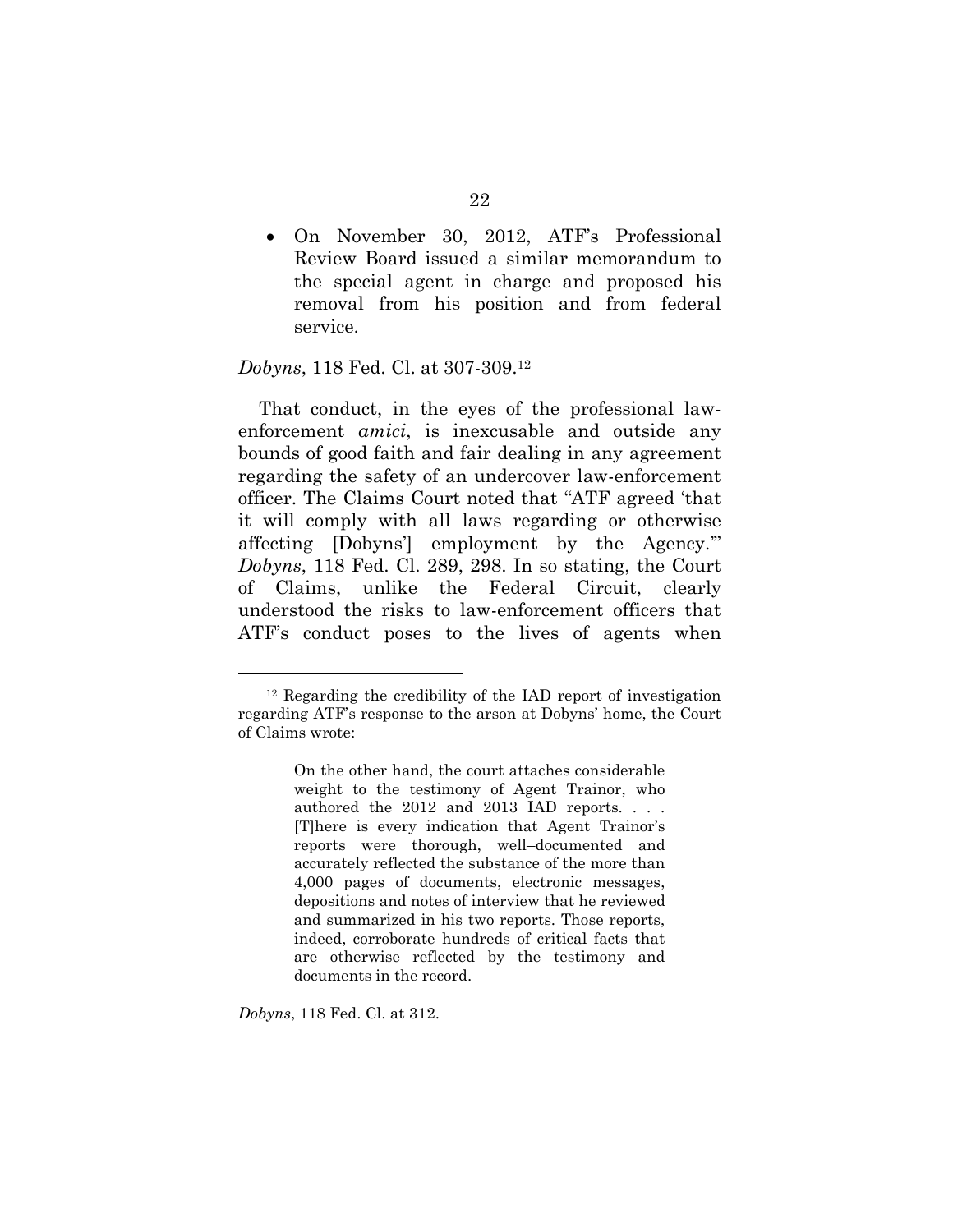expectations of good-faith performance in compliance with laws affecting an agency are breached:

> [F]inally, other assurances focused on the interaction between fellow agents and their superiors – interactions that potentially proved important when lifeand-death decisions hung in the balance.

The ATF officials who entered into the Settlement Agreement with Agent Dobyns understood all this, as they had years of law enforcement experience. They recognized that this was no ordinary employment dispute and that the \$373,000 being paid to Agent Dobyns related to the fundamental failure of ATF officials to act in conformity with the assurances that had been given to Agent Dobyns and his family—the same assurances that were given to all ATF agents in the form of policies, procedures and orders designed to promote agent safety. The record makes this understanding clear.

#### *Id.* at 319.

There is no ambivalence in the Court of Claims' opinion that the purpose of the agreement between Dobyns and ATF was other than for his protection and safety. *Id.* In that context, the government's intentional conduct is outrageous. The Court of Claims quotes from an email of an ATF arson-response supervisor, who happened to be the Assistant Special Agent in Charge of the Phoenix Field Division. That email shows that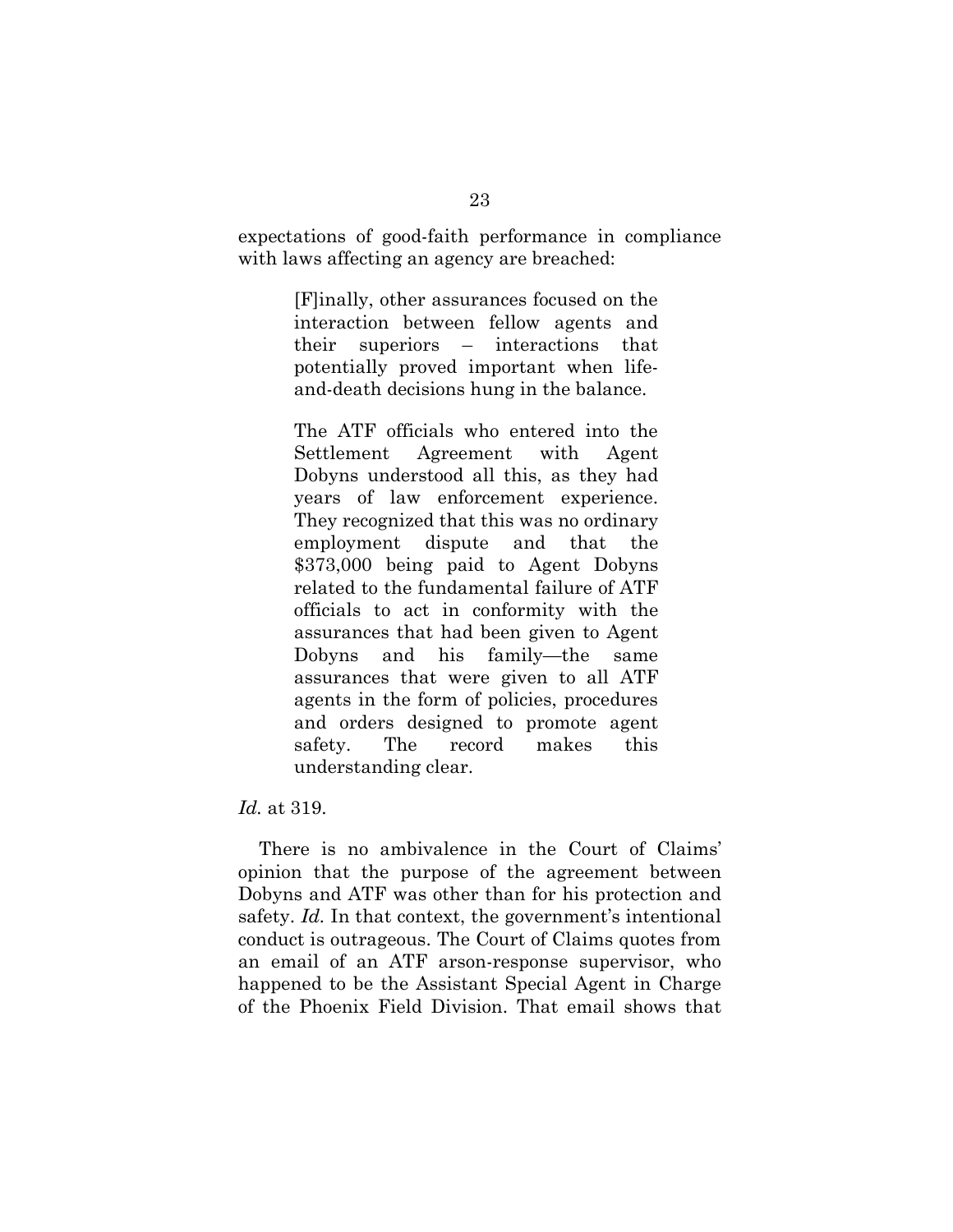ATF not only violated any expectation of Dobyns' safety, but did so knowingly:

> $\left[ \ldots \right]$   $\left[ \prod$ t's not possible in this lifetime to control the Director, Deputy Director, ADs or so on down the chain from getting briefed on this case or contacting the homeowner and/or his family.

> However, what I can control (and fully intend to control) is the specific information that is briefed to the chain of command.

> [. . . .]I stand with you and your agents on this, so not releasing significant details (to anyone) that we may discover that would compromise our work won't come from me. I'll go out of my way to conceal them. [….] I have enough L.E. [law enforcement] and Intelligence community experience to know how to protect myself and my subordinates. (I can hide the ball with the best of them).

*Id. at* 303-204.<sup>13</sup>

The Court of Federal Claims described ATF supervisors wrongfully pursuing a decorated agent for arson after he had been cleared by experienced

<sup>13</sup> Regarding the intentionality of ATF's misconduct, and therefore *scienter* for bad faith, the Court of Claims wrote: [I]it appears that ASAC Gillett purposely attempted to shield critical investigative information from senior ATF officials. . ." [Fn. 34 omitted]. *Id.*, at 312.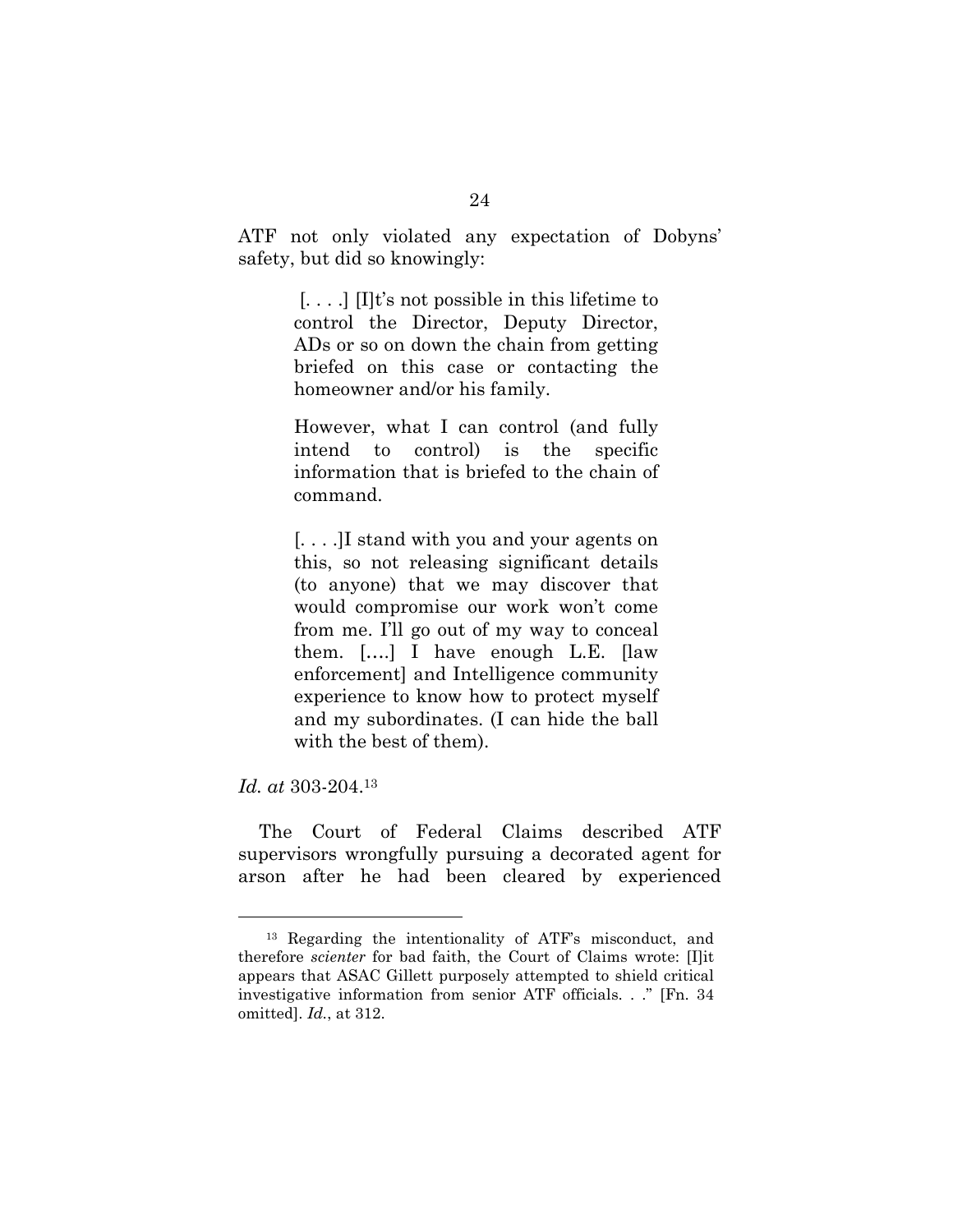investigative agents on the scene, with the ATF failing to pursue the arsonist(s) who almost killed Dobyns' wife and children in their flame-engulfed home. The Court of Claims correctly found that violated the good-faithand-fair-dealing covenant in the ATF/Dobyns contract.

As the Federal Circuit acknowledged, Dobyns and ATF resolved Dobyns' disputes over ATF's past failures to protect his safety related to his work as an ATF undercover agent. That is the basis of the contract and the spirit of the good-faith-and-fair-dealing covenant, which Dobyns, the Claims Court, and most of the Federal Circuit and Court of Claims common law appreciate. The Federal Circuit, in concluding that specific terms of the contract did not anticipate ATF's exact form of misconduct undermining the agreement with Dobyns, operates under a viewpoint that is uninformed and heedless of the daily dangers facing law-enforcement officers and the need for trust, good faith, and fair dealing in all aspects of the agents' relationships with their government employers.

The government's duty was consistent – to act in good faith. What is required by good faith will, of course, vary with the facts. The Court of Claims' factual findings show that the government did breach the implied covenant. The Federal Circuit has effectively ignored those facts.

The Federal Circuit opinion in *Dobyns* is an outlier and an incorrect view of the good-faith-and-fair-dealing covenant and must be reversed. The effectiveness and safety of federal law-enforcement agents, and state and local agents whose employers will take guidance from the Federal Circuit's opinion, depend on its reversal.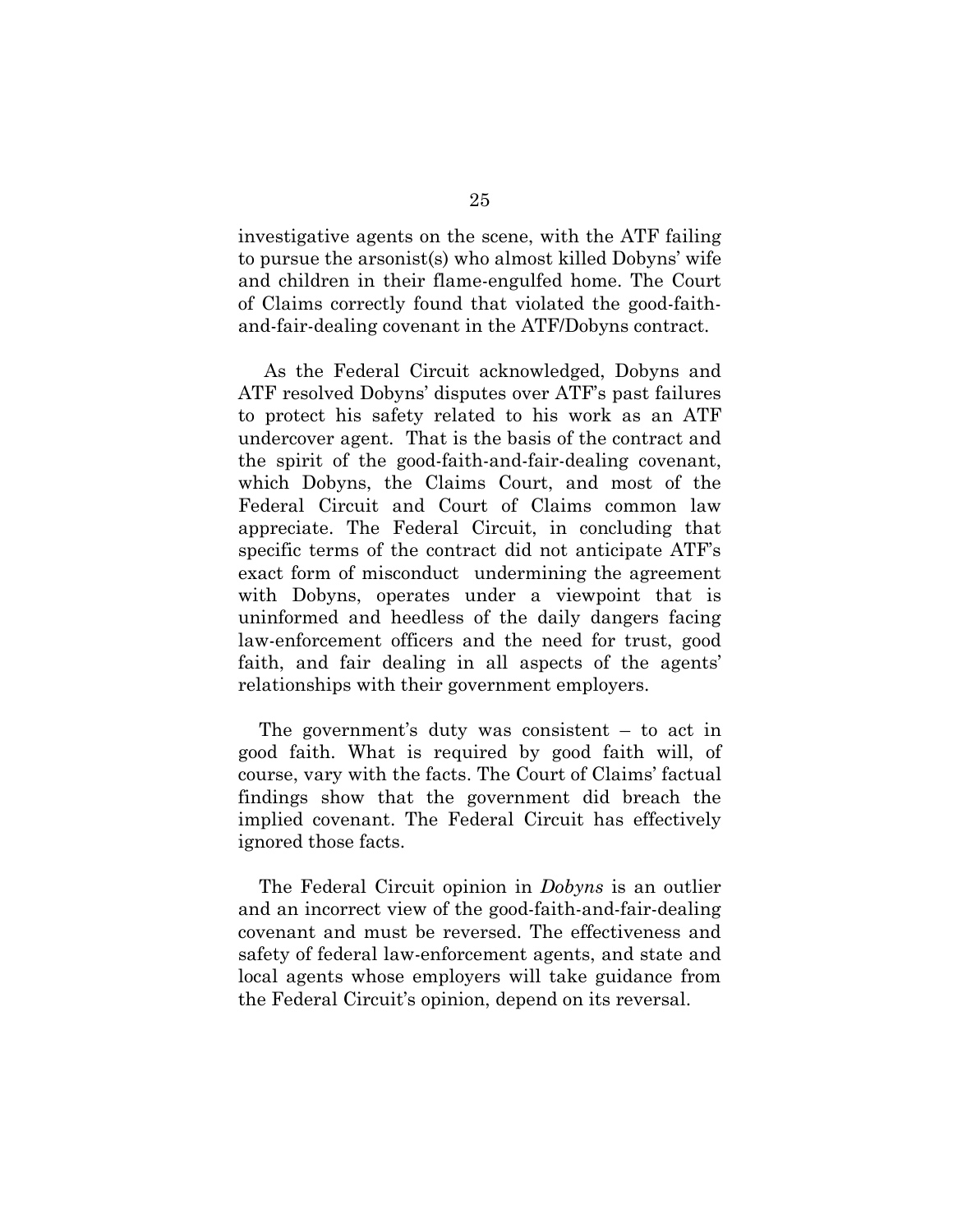### **D. Left Undisturbed, the Federal Circuit's Opinion Undermines the Interests of Law Enforcement Nationwide**

*Amici* are seasoned law-enforcement members from across America. We speak with authority when we state that Jay Dobyns and his courage and success in law enforcement represents the best of us, and that ATF's actions in endangering Dobyns and his family represents the worst. Why the U.S. Department of Justice chose Dobyns' lawsuit to argue against a goodfaith-and-fair-dealing covenant based on the spirit, and not express contract terms, is beyond understanding. If there is any case illustrating the need for a covenant of good faith and fair dealing that is broad and untethered from the express terms of a contract, it is this case.

Neither Jay Dobyns, nor any of amici's members could have foreseen ATF's heinous conduct that may have contributed to the attack on Dobyns' home and the near death of his family. Nor would any reasonable law-enforcement officer dream of demanding contract terms to protect against intentional endangerment of the agent by his or her agency. Amici submit that a judicial stand must be taken that such protective language is rendered unnecessary by the implied covenant of good faith and fair dealing, especially in agreements between parties such as Dobyns and the federal government. This case represents just such an opportunity. We pray that this Court takes this opportunity to clarify that the covenant of good faith and fair dealing is synonymous with the spirit of the contract, derived from the parties' obvious intentions.